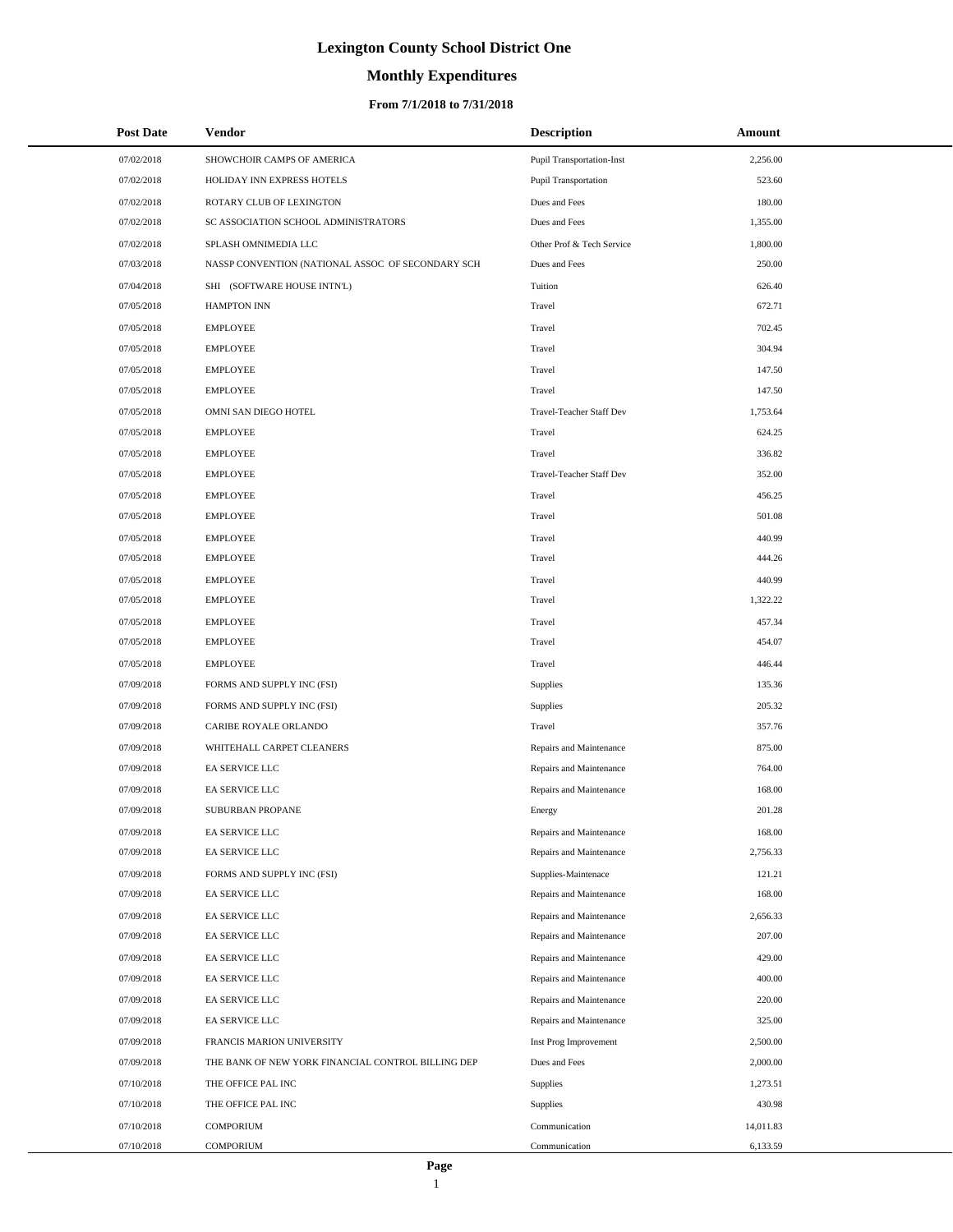# **Monthly Expenditures**

#### **From 7/1/2018 to 7/31/2018**

| <b>Post Date</b> | Vendor                                           | <b>Description</b>       | Amount   |
|------------------|--------------------------------------------------|--------------------------|----------|
| 07/10/2018       | <b>COMPORIUM</b>                                 | Communication            | 1,954.21 |
| 07/10/2018       | <b>COMPORIUM</b>                                 | Communication            | 3,665.77 |
| 07/10/2018       | <b>COMPORIUM</b>                                 | Communication            | 2,027.75 |
| 07/10/2018       | <b>COMPORIUM</b>                                 | Communication            | 3,018.53 |
| 07/10/2018       | <b>COMPORIUM</b>                                 | Communication            | 2,454.31 |
| 07/10/2018       | <b>COMPORIUM</b>                                 | Communication            | 1,292.87 |
| 07/10/2018       | <b>COMPORIUM</b>                                 | Communication            | 2,802.85 |
| 07/10/2018       | <b>COMPORIUM</b>                                 | Communication            | 2,154.31 |
| 07/10/2018       | <b>COMPORIUM</b>                                 | Communication            | 1,977.40 |
| 07/10/2018       | <b>COMPORIUM</b>                                 | Communication            | 2,117.00 |
| 07/10/2018       | <b>COMPORIUM</b>                                 | Communication            | 2,183.94 |
| 07/10/2018       | <b>COMPORIUM</b>                                 | Communication            | 2,171.21 |
| 07/10/2018       | <b>COMPORIUM</b>                                 | Communication            | 2,777.48 |
| 07/10/2018       | <b>COMPORIUM</b>                                 | Communication            | 5,398.08 |
| 07/10/2018       | <b>COMPORIUM</b>                                 | Communication            | 2,313.18 |
| 07/10/2018       | <b>COMPORIUM</b>                                 | Communication            | 2,370.68 |
| 07/10/2018       | <b>COMPORIUM</b>                                 | Communication            | 2,446.16 |
| 07/10/2018       | <b>COMPORIUM</b>                                 | Communication            | 2,050.41 |
| 07/10/2018       | <b>COMPORIUM</b>                                 | Communication            | 2,453.00 |
| 07/10/2018       | <b>COMPORIUM</b>                                 | Communication            | 2,990.13 |
| 07/10/2018       | <b>COMPORIUM</b>                                 | Communication            | 2,336.43 |
| 07/10/2018       | <b>COMPORIUM</b>                                 | Communication            | 2,382.82 |
| 07/10/2018       | <b>COMPORIUM</b>                                 | Communication            | 2,298.46 |
| 07/10/2018       | <b>COMPORIUM</b>                                 | Communication            | 1,873.25 |
| 07/10/2018       | <b>COMPORIUM</b>                                 | Communication            | 1,862.72 |
| 07/10/2018       | <b>COMPORIUM</b>                                 | Communication            | 2,093.44 |
| 07/10/2018       | <b>COMPORIUM</b>                                 | Communication            | 2,338.90 |
| 07/10/2018       | <b>COMPORIUM</b>                                 | Communication            | 2,932.36 |
| 07/10/2018       | <b>COMPORIUM</b>                                 | Communication            | 7,247.80 |
| 07/10/2018       | <b>COMPORIUM</b>                                 | Communication            | 2,767.35 |
| 07/10/2018       | HOUGHTON MIFFLIN HARCOURT PUBLISHING CO          | Inst Prog Improvement    | 7,700.00 |
| 07/10/2018       | HOUGHTON MIFFLIN HARCOURT PUBLISHING CO          | <b>Supplies</b>          | 1,623.19 |
| 07/10/2018       | FELLOWSHIP OF CHRISTIAN ATHLETES                 | Pupil Activity           | 150.00   |
| 07/10/2018       | FELLOWSHIP OF CHRISTIAN ATHLETES                 | Pupil Activity           | 9,410.00 |
| 07/11/2018       | ROCHESTER 100 INC                                | Supplies                 | 424.30   |
| 07/11/2018       | <b>ACP DIRECT</b>                                | Supplies                 | 480.20   |
| 07/11/2018       | THE OFFICE PAL INC                               | Supplies                 | 218.32   |
| 07/11/2018       | ROCHESTER 100 INC                                | Supplies                 | 875.00   |
| 07/11/2018       | ROCHESTER 100 INC                                | Supplies                 | 415.70   |
| 07/11/2018       | SCANTRON CORP (FORMS SOFTWARE SCANNER)           | Supplies                 | 748.47   |
| 07/11/2018       | <b>EMPLOYEE</b>                                  | Travel                   | 375.45   |
| 07/11/2018       | <b>EMPLOYEE</b>                                  | Travel-Teacher Staff Dev | 323.57   |
| 07/11/2018       | THE OFFICE PAL INC                               | Supplies-Maintenace      | 327.48   |
| 07/11/2018       | SHIFFLER EQUIPMENT SALES INC                     | Supplies-Maintenace      | 167.18   |
| 07/11/2018       | PALMETTO PROPANE                                 | Energy                   | 243.15   |
| 07/11/2018       | DOUBLETREE RESORT HILTON MYRTLE BEACH OCEANFRONT | Travel                   | 6,246.24 |
| 07/11/2018       | SC SCHOOL BOARD ASSOCIATION                      | Dues and Fees            | 210.00   |
| 07/11/2018       | SCHOOL SPECIALTY INC                             | Supplies                 | 536.98   |

 $\overline{a}$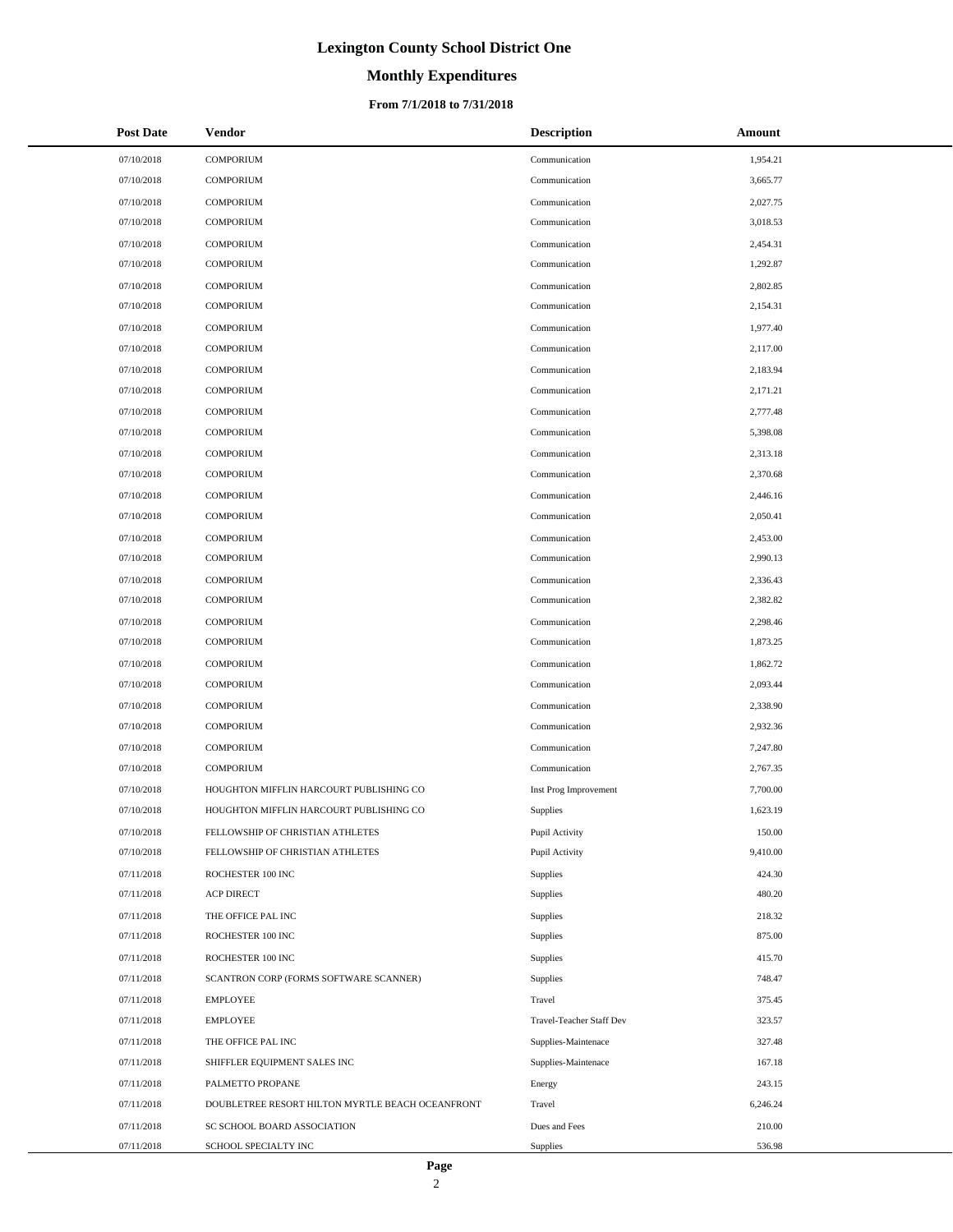# **Monthly Expenditures**

#### **From 7/1/2018 to 7/31/2018**

| <b>Post Date</b> | Vendor                                          | <b>Description</b>         | Amount     |
|------------------|-------------------------------------------------|----------------------------|------------|
| 07/11/2018       | PINE PRESS OF LEXINGTON INC                     | Pupil Activity             | 638.12     |
| 07/11/2018       | ROCHESTER 100 INC                               | Pupil Activity             | 1,268.75   |
| 07/11/2018       | AYNOR HIGH SCHOOL                               | Pupil Activity             | 225.00     |
| 07/11/2018       | NORTHWESTERN HIGH SCHOOL                        | Pupil Activity             | 175.00     |
| 07/11/2018       | FELLOWSHIP OF CHRISTIAN ATHLETES                | Pupil Activity             | 5,750.00   |
| 07/11/2018       | DORMAN HIGH SCHOOL                              | Pupil Activity             | 375.00     |
| 07/12/2018       | SCHOOL SPECIALTY INC                            | Supplies                   | 143.00     |
| 07/12/2018       | <b>BG ENTERPRISES</b>                           | Supplies                   | 1,370.00   |
| 07/12/2018       | <b>HAMPTON INN</b>                              | Supplies                   | 326.27     |
| 07/12/2018       | ROTARY CLUB OF LEXINGTON                        | Dues and Fees              | 180.00     |
| 07/12/2018       | FORMS AND SUPPLY INC (FSI)                      | Supplies                   | 123.59     |
| 07/12/2018       | <b>BATES BROKERS INC</b>                        | Other Objects              | 277,516.00 |
| 07/12/2018       | SPIRIT COMMUNICATIONS                           | Communication              | 110.03     |
| 07/12/2018       | SOUTHEASTERN PAPER                              | Supplies-Maintenace        | 762.38     |
| 07/12/2018       | SOUTHEASTERN PAPER                              | Supplies-Maintenace        | 467.38     |
| 07/12/2018       | DADE PAPER AND BAG CO                           | Supplies-Maintenace        | 1,101.03   |
| 07/12/2018       | SOUTHEASTERN PAPER                              | Supplies-Maintenace        | 444.62     |
| 07/12/2018       | SOUTHEASTERN PAPER                              | Supplies-Maintenace        | 639.38     |
| 07/12/2018       | SOUTHEASTERN PAPER                              | Supplies-Maintenace        | 381.19     |
| 07/12/2018       | <b>SOUTHEASTERN PAPER</b>                       | Supplies-Maintenace        | 1,182.41   |
| 07/12/2018       | SOUTHEASTERN PAPER                              | Supplies-Maintenace        | 304.95     |
| 07/12/2018       | SOUTHEASTERN PAPER                              | Supplies-Maintenace        | 381.19     |
| 07/12/2018       | PINE PRESS OF LEXINGTON INC                     | Printing and Binding       | 1,123.50   |
| 07/12/2018       | TV EYES INC                                     | Other Prof & Tech Service  | 1,800.00   |
| 07/12/2018       | CONCEPT UNLIMITED INC                           | Supplies                   | 1,404.35   |
| 07/12/2018       | <b>APPLE INC</b>                                | <b>Technology Supplies</b> | 997.24     |
| 07/12/2018       | FORMS AND SUPPLY INC (FSI)                      | Pupil Activity             | 202.87     |
| 07/12/2018       | ALL AMERICAN BASKETBALL CAMPS LLC               | Pupil Activity             | 1,400.00   |
| 07/16/2018       | EDUCATORS PUBLISHING SERVICE                    | Supplies                   | 275.00     |
| 07/16/2018       | SCHOOL SPECIALTY INC                            | Supplies                   | 464.01     |
| 07/16/2018       | SCHOOL SPECIALTY INC                            | Supplies                   | 627.29     |
| 07/16/2018       | <b>SCHOOL SPECIALTY INC</b>                     | Supplies                   | 2,988.90   |
| 07/16/2018       | FORMS AND SUPPLY INC (FSI)                      | Supplies                   | 320.06     |
| 07/16/2018       | FORMS AND SUPPLY INC (FSI)                      | Supplies                   | 615.81     |
| 07/16/2018       | ACADEMIC SUPPLIER DBA RASIX COMPUTER CENTER INC | Supplies                   | 441.36     |
| 07/16/2018       | FORMS AND SUPPLY INC (FSI)                      | Supplies                   | 337.59     |
| 07/16/2018       | SCHOOL SPECIALTY INC                            | Supplies                   | 278.45     |
| 07/16/2018       | SCHOOL SPECIALTY INC                            | Supplies                   | 236.53     |
| 07/16/2018       | BLICK ART MATERIALS LLC                         | Supplies                   | 309.00     |
| 07/16/2018       | <b>IPRINT TECHNOLOGIES</b>                      | Supplies                   | 350.00     |
| 07/16/2018       | SCHOOL SPECIALTY INC                            | Supplies                   | 320.03     |
| 07/16/2018       | FORMS AND SUPPLY INC (FSI)                      | Supplies                   | 171.31     |
| 07/16/2018       | THE OFFICE PAL INC                              | Supplies                   | 451.17     |
| 07/16/2018       | MILLER, RICHARD G                               | Repairs and Maintenance    | 550.00     |
| 07/16/2018       | METALS AND ALLOYS CO LLC                        | Supplies                   | 2,357.24   |
| 07/16/2018       | INTERNATIONAL BACCALAUREATE ORGANIZATION        | Dues and Fees              | 10,050.00  |
| 07/16/2018       | AED SUPERSTORE ALLIED MEDICAL PRODUCTS          | Supplies                   | 401.25     |
| 07/16/2018       | OCCUPATIONAL HEALTH                             | Supplies                   | 324.00     |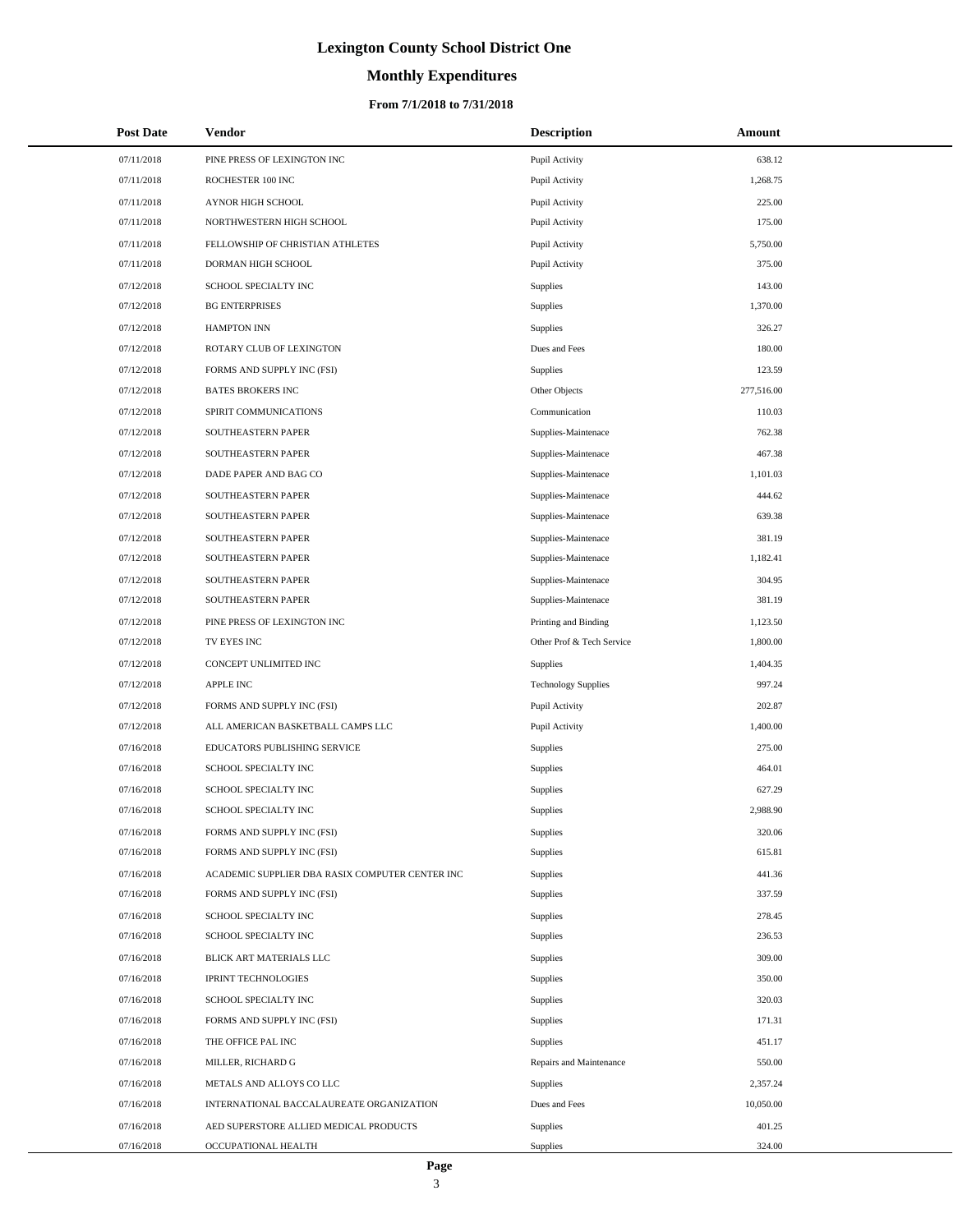# **Monthly Expenditures**

| <b>Post Date</b> | Vendor                                   | <b>Description</b>          | Amount   |
|------------------|------------------------------------------|-----------------------------|----------|
| 07/16/2018       | FORMS AND SUPPLY INC (FSI)               | Supplies                    | 281.03   |
| 07/16/2018       | THE OFFICE PAL INC                       | Supplies                    | 553.08   |
| 07/16/2018       | ROTARY CLUB OF LEXINGTON                 | Dues and Fees               | 180.00   |
| 07/16/2018       | DATA MANAGEMENT INC                      | Other Prof & Tech Service   | 450.00   |
| 07/16/2018       | REBEL YELL INC                           | Supplies-Maintenace         | 224.70   |
| 07/16/2018       | <b>WW GRAINGER</b>                       | Supplies-Maintenace         | 1,158.49 |
| 07/16/2018       | SHIFFLER EQUIPMENT SALES INC             | Supplies                    | 1,219.80 |
| 07/16/2018       | <b>WW GRAINGER</b>                       | Supplies-Maintenace         | 875.81   |
| 07/16/2018       | REBEL YELL INC                           | Supplies-Maintenace         | 224.70   |
| 07/16/2018       | <b>WW GRAINGER</b>                       | Supplies-Maintenace         | 221.70   |
| 07/16/2018       | REBEL YELL INC                           | Supplies-Maintenace         | 224.70   |
| 07/16/2018       | CALICO INDUSTRIES INC                    | Supplies-Maintenace         | 310.20   |
| 07/16/2018       | <b>WW GRAINGER</b>                       | Supplies-Maintenace         | 520.28   |
| 07/16/2018       | SHAMPY, MADELAINE DAISY                  | Other Prof & Tech Service   | 180.00   |
| 07/16/2018       | DODGE LEARNING RESOURCES                 | Supplies                    | 328.50   |
| 07/16/2018       | COSENTINO, ANDREW A                      | Pupil Activity              | 1,800.00 |
| 07/16/2018       | EDUCATORS PUBLISHING SERVICE             | Pupil Activity              | 412.50   |
| 07/16/2018       | MCGRAW HILL EDUCATION INC                | Pupil Activity              | 1,159.38 |
| 07/16/2018       | HENRY SCHEIN INC MEDICAL SPECIAL MARKETS | Pupil Activity              | 335.98   |
| 07/16/2018       | HELLE, COREY                             | Pupil Activity              | 1,950.00 |
| 07/16/2018       | XTREME DANCE CHEER AND TUMBLE LLC        | Pupil Activity              | 1,995.00 |
| 07/17/2018       | SCHOOL SPECIALTY INC                     | Supplies                    | 144.89   |
| 07/17/2018       | ROCHESTER 100 INC                        | Supplies                    | 156.25   |
| 07/17/2018       | SCHOOL SPECIALTY INC                     | Supplies                    | 225.70   |
| 07/17/2018       | ROCHESTER 100 INC                        | Supplies                    | 431.25   |
| 07/17/2018       | FORMS AND SUPPLY INC (FSI)               | Supplies                    | 184.64   |
| 07/17/2018       | SCHOOL SPECIALTY INC                     | Supplies                    | 626.34   |
| 07/17/2018       | SCHOOL SPECIALTY INC                     | Supplies                    | 229.92   |
| 07/17/2018       | SCHOOL SPECIALTY INC                     | Supplies                    | 563.54   |
| 07/17/2018       | SCHOOL SPECIALTY INC                     | Supplies                    | 241.78   |
| 07/17/2018       | ROCHESTER 100 INC                        | Supplies                    | 268.75   |
| 07/17/2018       | SCHOOL SPECIALTY INC                     | <b>Supplies</b>             | 225.68   |
| 07/17/2018       | EXPEDITIONARY LEARNING OUTWARD BOUND INC | Inst Prog Improvement       | 7,750.00 |
| 07/17/2018       | SCHOOL DISTRICT OF PICKENS COUNTY        | Tuition-LEA                 | 230.76   |
| 07/17/2018       | LEXINGTON COUNTY SCHOOL DIST 1           | <b>Pupil Transportation</b> | 2,124.12 |
| 07/17/2018       | CERTIFIED TRANSLATION SERVICES           | Other Prof & Tech Service   | 130.00   |
| 07/17/2018       | AMTEC                                    | Other Prof & Tech Service   | 1,000.00 |
| 07/17/2018       | FORMS AND SUPPLY INC (FSI)               | Supplies                    | 890.88   |
| 07/17/2018       | A Z LAWN MOWER PARTS                     | Supplies-Maintenace         | 462.19   |
| 07/17/2018       | $\mathbf{ADI}$                           | Supplies-Maintenace         | 173.32   |
| 07/17/2018       | SHERWIN WILLIAMS                         | Supplies-Maintenace         | 325.74   |
| 07/17/2018       | WP LAW INC                               | Supplies-Maintenace         | 209.27   |
| 07/17/2018       | WP LAW INC                               | Supplies-Maintenace         | 209.27   |
| 07/17/2018       | WP LAW INC                               | Supplies-Maintenace         | 215.63   |
| 07/17/2018       | A Z LAWN MOWER PARTS                     | Supplies-Maintenace         | 744.62   |
| 07/17/2018       | WP LAW INC                               | Supplies-Maintenace         | 108.32   |
| 07/17/2018       | A Z LAWN MOWER PARTS                     | Supplies-Maintenace         | 291.13   |
| 07/17/2018       | ADI                                      | Supplies-Maintenace         | 552.45   |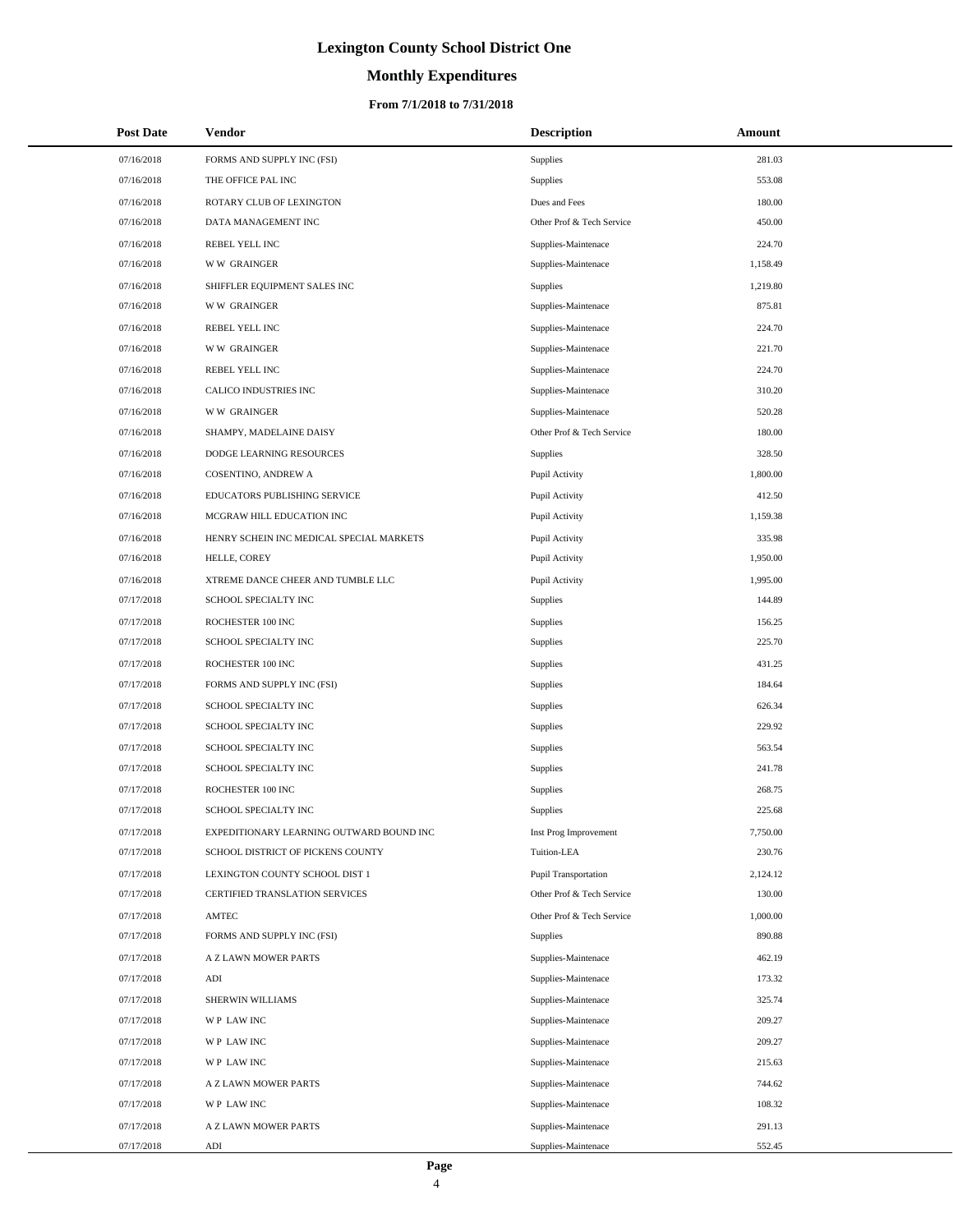# **Monthly Expenditures**

#### **From 7/1/2018 to 7/31/2018**

| <b>Post Date</b> | Vendor                                            | <b>Description</b>        | Amount    |
|------------------|---------------------------------------------------|---------------------------|-----------|
| 07/17/2018       | MARTIN MARIETTA MATERIALS                         | Supplies-Maintenace       | 122.29    |
| 07/17/2018       | <b>COMPORIUM</b>                                  | Communication             | 388.55    |
| 07/17/2018       | TURNERS SHARPENING SERVICE                        | Pupil Activity            | 117.00    |
| 07/17/2018       | LEXINGTON MIDDLE SCHOOL                           | Pupil Activity            | 107.48    |
| 07/17/2018       | <b>AMY MCDONALD</b>                               | Pupil Activity            | 510.39    |
| 07/18/2018       | SCHOOL SPECIALTY INC                              | Supplies                  | 112.07    |
| 07/18/2018       | SCHOOL SPECIALTY INC                              | Supplies                  | 144.19    |
| 07/18/2018       | FORMS AND SUPPLY INC (FSI)                        | Supplies                  | 556.81    |
| 07/18/2018       | SCHOOL SPECIALTY INC                              | Supplies                  | 112.78    |
| 07/18/2018       | PROJECT LEAD THE WAY INC                          | Dues and Fees             | 2,000.00  |
| 07/18/2018       | SCE&G                                             | <b>Public Utilities</b>   | 438.65    |
| 07/18/2018       | <b>SCE&amp;G</b>                                  | <b>Public Utilities</b>   | 1,020.77  |
| 07/18/2018       | S AND P HOUSE MOVING INC                          | Other Prof & Tech Service | 17,775.00 |
| 07/18/2018       | CHARRON SPORTS SERVICES INC                       | Repairs and Maintenance   | 630.00    |
| 07/18/2018       | <b>SCE&amp;G</b>                                  | <b>Public Utilities</b>   | 778.39    |
| 07/18/2018       | <b>SCE&amp;G</b>                                  | <b>Public Utilities</b>   | 13,905.25 |
| 07/18/2018       | DADE PAPER AND BAG CO                             | Supplies-Maintenace       | 1,284.00  |
| 07/18/2018       | SCE&G                                             | <b>Public Utilities</b>   | 10,197.95 |
| 07/18/2018       | SCE&G                                             | <b>Public Utilities</b>   | 28,195.47 |
| 07/18/2018       | CHARRON SPORTS SERVICES INC                       | Repairs and Maintenance   | 630.00    |
| 07/18/2018       | DADE PAPER AND BAG CO                             | Supplies-Maintenace       | 459.03    |
| 07/18/2018       | SMITH AND JONES JANITORIAL SUPPLIES AND EQUIP INC | Supplies-Maintenace       | 4,093.82  |
| 07/18/2018       | <b>SCE&amp;G</b>                                  | <b>Public Utilities</b>   | 13,998.79 |
| 07/18/2018       | SMITH AND JONES JANITORIAL SUPPLIES AND EQUIP INC | Supplies-Maintenace       | 456.25    |
| 07/18/2018       | SOUTHEASTERN PAPER                                | Supplies-Maintenace       | 762.38    |
| 07/18/2018       | TERMINIX COMMERCIAL                               | Repairs and Maintenance   | 428.00    |
| 07/18/2018       | <b>CARTS PLUS</b>                                 | Supplies-Maintenace       | 1,307.33  |
| 07/18/2018       | SCE&G                                             | <b>Public Utilities</b>   | 12,371.46 |
| 07/18/2018       | SCE&G                                             | <b>Public Utilities</b>   | 11,674.05 |
| 07/18/2018       | SCE&G                                             | <b>Public Utilities</b>   | 52,331.77 |
| 07/18/2018       | <b>CHARRON SPORTS SERVICES INC</b>                | Repairs and Maintenance   | 950.00    |
| 07/18/2018       | <b>SCE&amp;G</b>                                  | <b>Public Utilities</b>   | 11,470.06 |
| 07/18/2018       | SMITH AND JONES JANITORIAL SUPPLIES AND EQUIP INC | Supplies-Maintenace       | 1,202.36  |
| 07/18/2018       | SCE&G                                             | <b>Public Utilities</b>   | 13,423.30 |
| 07/18/2018       | SOUTHEASTERN PAPER                                | Supplies-Maintenace       | 102.67    |
| 07/18/2018       | SCE&G                                             | <b>Public Utilities</b>   | 20,139.78 |
| 07/18/2018       | SCE&G                                             | <b>Public Utilities</b>   | 9,634.53  |
| 07/18/2018       | DADE PAPER AND BAG CO                             | Supplies-Maintenace       | 513.60    |
| 07/18/2018       | SCE&G                                             | <b>Public Utilities</b>   | 3,100.74  |
| 07/18/2018       | DADE PAPER AND BAG CO                             | Supplies-Maintenace       | 459.03    |
| 07/18/2018       | SMITH AND JONES JANITORIAL SUPPLIES AND EQUIP INC | Supplies-Maintenace       | 832.67    |
| 07/18/2018       | SCE&G                                             | <b>Public Utilities</b>   | 18,431.62 |
| 07/18/2018       | DADE PAPER AND BAG CO                             | Supplies-Maintenace       | 550.84    |
| 07/18/2018       | SMITH AND JONES JANITORIAL SUPPLIES AND EQUIP INC | Supplies-Maintenace       | 385.20    |
| 07/18/2018       | <b>WW GRAINGER</b>                                | Supplies-Maintenace       | 898.37    |
| 07/18/2018       | SCE&G                                             | <b>Public Utilities</b>   | 13,677.85 |
| 07/18/2018       | SCE&G                                             | <b>Public Utilities</b>   | 11,167.45 |
| 07/18/2018       | SERVE CLEAN LLC                                   | Supplies                  | 265.00    |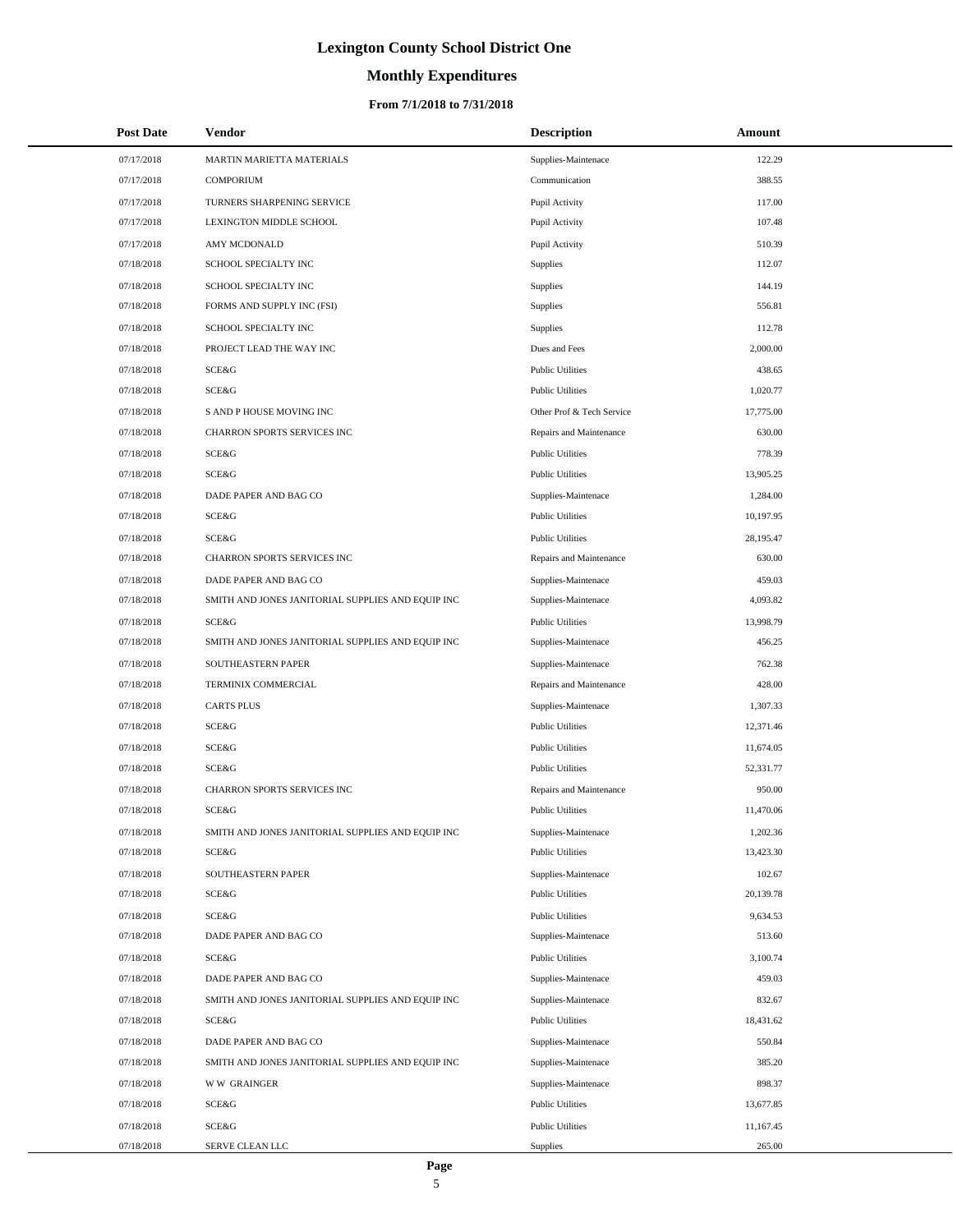# **Monthly Expenditures**

#### **From 7/1/2018 to 7/31/2018**

| <b>Post Date</b> | Vendor                                            | <b>Description</b>         | Amount    |  |
|------------------|---------------------------------------------------|----------------------------|-----------|--|
| 07/18/2018       | DADE PAPER AND BAG CO                             | Supplies-Maintenace        | 770.40    |  |
| 07/18/2018       | SMITH AND JONES JANITORIAL SUPPLIES AND EQUIP INC | Supplies-Maintenace        | 831.18    |  |
| 07/18/2018       | SPARROW AND KENNEDY TRACTOR CO INC                | Supplies-Maintenace        | 344.69    |  |
| 07/18/2018       | <b>SCE&amp;G</b>                                  | <b>Public Utilities</b>    | 13,186.65 |  |
| 07/18/2018       | DADE PAPER AND BAG CO                             | Supplies-Maintenace        | 256.80    |  |
| 07/18/2018       | <b>SCE&amp;G</b>                                  | <b>Public Utilities</b>    | 28,276.07 |  |
| 07/18/2018       | <b>SCE&amp;G</b>                                  | <b>Public Utilities</b>    | 83,540.52 |  |
| 07/18/2018       | DADE PAPER AND BAG CO                             | Supplies-Maintenace        | 1,468.90  |  |
| 07/18/2018       | SCE&G                                             | <b>Public Utilities</b>    | 17,377.54 |  |
| 07/18/2018       | DADE PAPER AND BAG CO                             | Supplies-Maintenace        | 459.03    |  |
| 07/18/2018       | <b>SCE&amp;G</b>                                  | <b>Public Utilities</b>    | 222.57    |  |
| 07/18/2018       | <b>EMPLOYEE</b>                                   | Travel                     | 262.15    |  |
| 07/18/2018       | <b>EMPLOYEE</b>                                   | Travel                     | 106.00    |  |
| 07/18/2018       | GATOR SERVICES LLC                                | Repairs and Maintenance    | 2,439.00  |  |
| 07/18/2018       | R W FORD COMPANY INC                              | Repairs and Maintenance    | 2,500.00  |  |
| 07/18/2018       | <b>GATOR SERVICES LLC</b>                         | Repairs and Maintenance    | 4,727.00  |  |
| 07/18/2018       | PROVIDENCE HOSPITAL LLC                           | Pupil Activity             | 180.00    |  |
| 07/19/2018       | EDUCATORS PUBLISHING SERVICE                      | Supplies                   | 300.00    |  |
| 07/19/2018       | STEPS TO LITERACY LLC                             | Supplies                   | 486.56    |  |
| 07/19/2018       | ADAIR PIANO LLC                                   | Supplies                   | 190.00    |  |
| 07/19/2018       | SCHOOL SPECIALTY INC                              | Supplies                   | 585.10    |  |
| 07/19/2018       | <b>SERVPRO</b>                                    | Repairs and Maintenance    | 1,904.95  |  |
| 07/19/2018       | SCHOOL SPECIALTY INC                              | Supplies                   | 100.61    |  |
| 07/19/2018       | PINE PRESS OF LEXINGTON INC                       | Printing and Binding       | 442.55    |  |
| 07/19/2018       | ROCHESTER 100 INC                                 | Printing and Binding       | 1,323.00  |  |
| 07/19/2018       | SOUTHEASTERN PAPER                                | Supplies-Maintenace        | 624.13    |  |
| 07/19/2018       | CRISIS PREVENTION INSTITUTE                       | Dues and Fees              | 450.00    |  |
| 07/19/2018       | RIVERBANKS ZOO                                    | Other Prof & Tech Service  | 330.00    |  |
| 07/19/2018       | SHAMPY, MADELAINE DAISY                           | Other Prof & Tech Service  | 480.00    |  |
| 07/19/2018       | SIGNAL TECHNOLOGIES INC                           | <b>Technology Supplies</b> | 1,165.52  |  |
| 07/19/2018       | PINE PRESS OF LEXINGTON INC                       | Pupil Activity             | 157.77    |  |
| 07/23/2018       | SCHOOL SPECIALTY INC                              | Supplies                   | 348.39    |  |
| 07/23/2018       | ROCHESTER 100 INC                                 | Supplies                   | 1,460.00  |  |
| 07/23/2018       | SC DEPARTMENT OF REVENUE (SALES TAX RETURN)       | Supplies                   | 102.20    |  |
| 07/23/2018       | SCHOOL SPECIALTY INC                              | Supplies                   | 369.41    |  |
| 07/23/2018       | <b>IPRINT TECHNOLOGIES</b>                        | Supplies                   | 175.00    |  |
| 07/23/2018       | ACADEMIC SUPPLIER DBA RASIX COMPUTER CENTER INC   | Supplies                   | 1,422.76  |  |
| 07/23/2018       | THE OFFICE PAL INC                                | Supplies                   | 1,588.00  |  |
| 07/23/2018       | PLANK ROAD PUBLISHING                             | Supplies                   | 109.95    |  |
| 07/23/2018       | SCHOOL SPECIALTY INC                              | Supplies                   | 271.45    |  |
| 07/23/2018       | SCHOOL SPECIALTY INC                              | Supplies                   | 103.58    |  |
| 07/23/2018       | SCHOOL SPECIALTY INC                              | Supplies                   | 547.50    |  |
| 07/23/2018       | SCHOOL SPECIALTY INC                              | Supplies                   | 1,108.63  |  |
| 07/23/2018       | FREE SPIRIT PUBLISHING INC                        | Supplies                   | 1,525.46  |  |
| 07/23/2018       | CDWG ACCT 305089                                  | <b>Technology Supplies</b> | 208.65    |  |
| 07/23/2018       | FORMS AND SUPPLY INC (FSI)                        | Supplies                   | 627.44    |  |
| 07/23/2018       | SUZUKI MUSIC USA                                  | Supplies                   | 1,100.00  |  |
| 07/23/2018       | <b>IPRINT TECHNOLOGIES</b>                        | Supplies                   | 102.50    |  |

 $\overline{a}$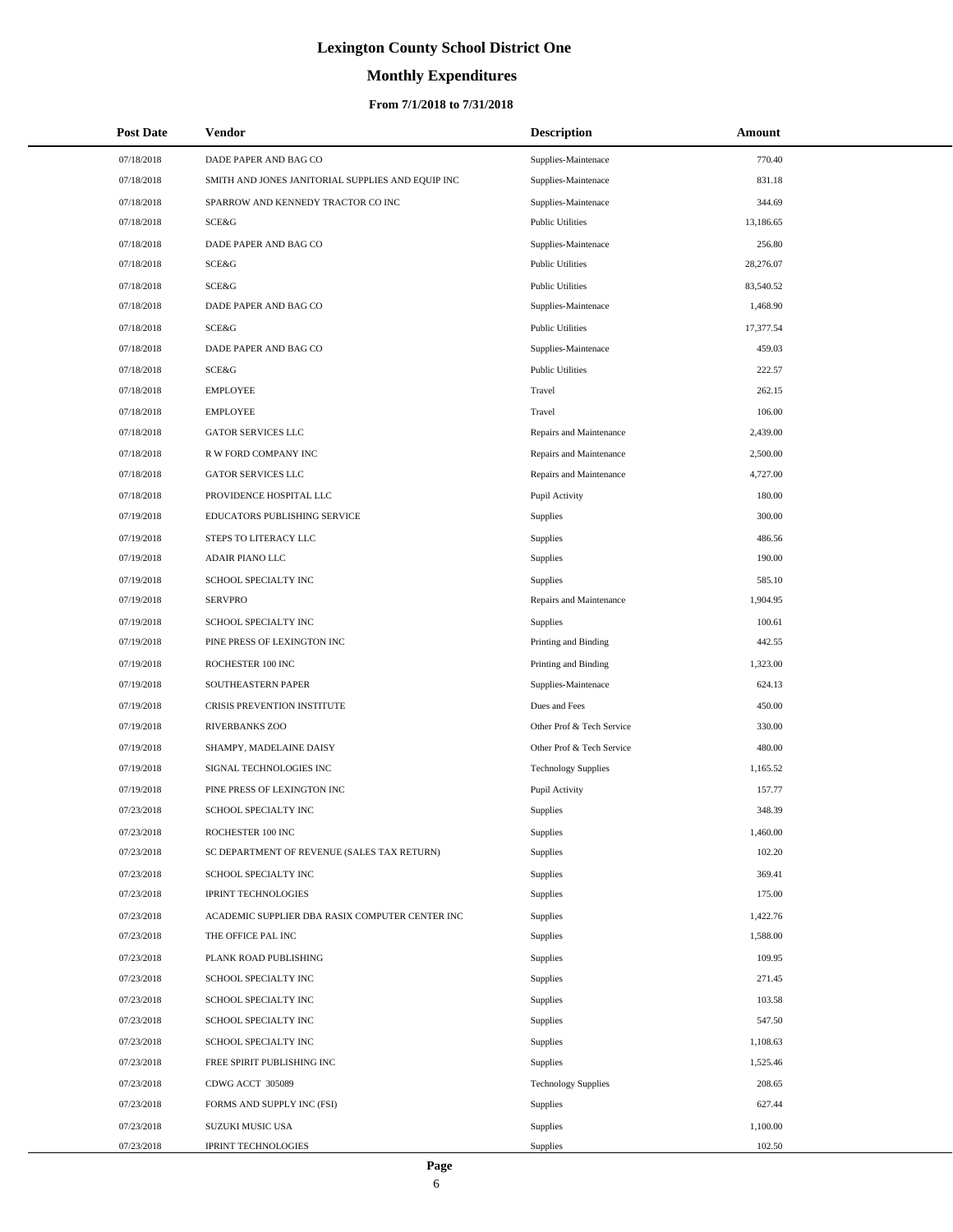# **Monthly Expenditures**

#### **From 7/1/2018 to 7/31/2018**

| <b>Post Date</b> | Vendor                                             | <b>Description</b>          | Amount    |
|------------------|----------------------------------------------------|-----------------------------|-----------|
| 07/23/2018       | KURTZ BROS DBA BENDER BURKOT                       | Supplies                    | 135.52    |
| 07/23/2018       | SUZUKI MUSIC USA                                   | Supplies                    | 556.40    |
| 07/23/2018       | SCHOOL SPECIALTY INC                               | Supplies                    | 317.89    |
| 07/23/2018       | <b>EMPLOYEE</b>                                    | Travel                      | 280.36    |
| 07/23/2018       | <b>EMPLOYEE</b>                                    | Travel                      | 275.90    |
| 07/23/2018       | SC ASSOCIATION AGRICULTURAL EDUCATORS              | Travel                      | 185.00    |
| 07/23/2018       | <b>EMPLOYEE</b>                                    | Travel                      | 112.00    |
| 07/23/2018       | ENTERPRISE LEASING COMPANY SOUTHEAST               | <b>Pupil Transportation</b> | 553.76    |
| 07/23/2018       | GEORGETOWN COUNTY SCHOOL DISTRICT                  | Tuition-LEA                 | 3,114.12  |
| 07/23/2018       | DEMCO INC                                          | Supplies                    | 521.30    |
| 07/23/2018       | <b>EMPLOYEE</b>                                    | Travel-Teacher Staff Dev    | 288.00    |
| 07/23/2018       | FORMS AND SUPPLY INC (FSI)                         | Supplies                    | 314.52    |
| 07/23/2018       | ACADEMIC SUPPLIER DBA RASIX COMPUTER CENTER INC    | Supplies                    | 103.97    |
| 07/23/2018       | ACADEMIC SUPPLIER DBA RASIX COMPUTER CENTER INC    | Supplies                    | 695.18    |
| 07/23/2018       | MANSFIELD OIL CO OF GAINESVILLE INC                | Supplies-Maintenace         | 6,127.27  |
| 07/23/2018       | PALMETTO SPORTS FLOORS LLC                         | Repairs and Maintenance     | 2,012.40  |
| 07/23/2018       | PALMETTO SPORTS FLOORS LLC                         | Repairs and Maintenance     | 1,602.72  |
| 07/23/2018       | SOUTHEASTERN PAPER                                 | Supplies-Maintenace         | 840.34    |
| 07/23/2018       | <b>WW GRAINGER</b>                                 | Supplies-Maintenace         | 917.84    |
| 07/23/2018       | <b>WW GRAINGER</b>                                 | Supplies-Maintenace         | 457.77    |
| 07/23/2018       | PALMETTO SPORTS FLOORS LLC                         | Repairs and Maintenance     | 1,848.00  |
| 07/23/2018       | PALMETTO SPORTS FLOORS LLC                         | Repairs and Maintenance     | 7,026.96  |
| 07/23/2018       | FORMS AND SUPPLY INC (FSI)                         | Supplies                    | 1,405.66  |
| 07/23/2018       | PINE PRESS OF LEXINGTON INC                        | Printing and Binding        | 378.94    |
| 07/23/2018       | SC DEPARTMENT OF SOCIAL SERVICES                   | Other Prof & Tech Service   | 1,168.00  |
| 07/23/2018       | SC DEPARTMENT OF EDUCATION OFFICE OF SCHOOL LEADER | Dues and Fees               | 210.00    |
| 07/23/2018       | SHAMPY, MADELAINE DAISY                            | Other Prof & Tech Service   | 240.00    |
| 07/23/2018       | <b>CAROLINA TESOL</b>                              | Travel                      | 3.180.00  |
| 07/23/2018       | <b>EMPLOYEE</b>                                    | Travel                      | 1,589.73  |
| 07/23/2018       | SCHOOL SPECIALTY INC                               | Supplies                    | 1,117.09  |
| 07/23/2018       | SIGNAL TECHNOLOGIES INC                            | <b>Technology Supplies</b>  | 17,389.65 |
| 07/23/2018       | ACCREDITED LOCK SUPPLY                             | Supplies                    | 23,319.75 |
| 07/23/2018       | SC DEPARTMENT OF REVENUE (SALES TAX RETURN)        | <b>Supplies</b>             | 1,632.38  |
| 07/23/2018       | SC DEPARTMENT OF REVENUE                           | Sales Tax on Adult Meals    | 451.81    |
| 07/23/2018       | PREMIER AGENDAS LLC SCHOOL SPECIALITY              | Pupil Activity              | 1,835.42  |
| 07/23/2018       | SCHOOL SPECIALTY INC                               | Pupil Activity              | 395.50    |
| 07/23/2018       | PREMIER AGENDAS LLC SCHOOL SPECIALITY              | Pupil Activity              | 2,237.78  |
| 07/23/2018       | PROJECT LEAD THE WAY INC                           | Pupil Activity              | 750.00    |
| 07/23/2018       | CENGAGE LEARNING                                   | Pupil Activity              | 1,023.75  |
| 07/23/2018       | NEVCO SPORTS LLC                                   | Pupil Activity              | 693.36    |
| 07/23/2018       | A CAPPELLA TRAVEL                                  | Pupil Activity              | 3,150.00  |
| 07/23/2018       | ELROD, JANIE                                       | Pupil Activity              | 210.00    |
| 07/24/2018       | SCHOOL SPECIALTY INC                               | Supplies                    | 236.95    |
| 07/24/2018       | FORMS AND SUPPLY INC (FSI)                         | Supplies                    | 435.06    |
| 07/24/2018       | FORMS AND SUPPLY INC (FSI)                         | Supplies                    | 315.22    |
| 07/24/2018       | PATRICIA SPIRITWEAR                                | Supplies                    | 560.00    |
| 07/24/2018       | FORMS AND SUPPLY INC (FSI)                         | Supplies                    | 342.83    |
| 07/24/2018       | AVANT ASSESSMENT LLC                               | Software Renewal/Agreemen   | 93,870.00 |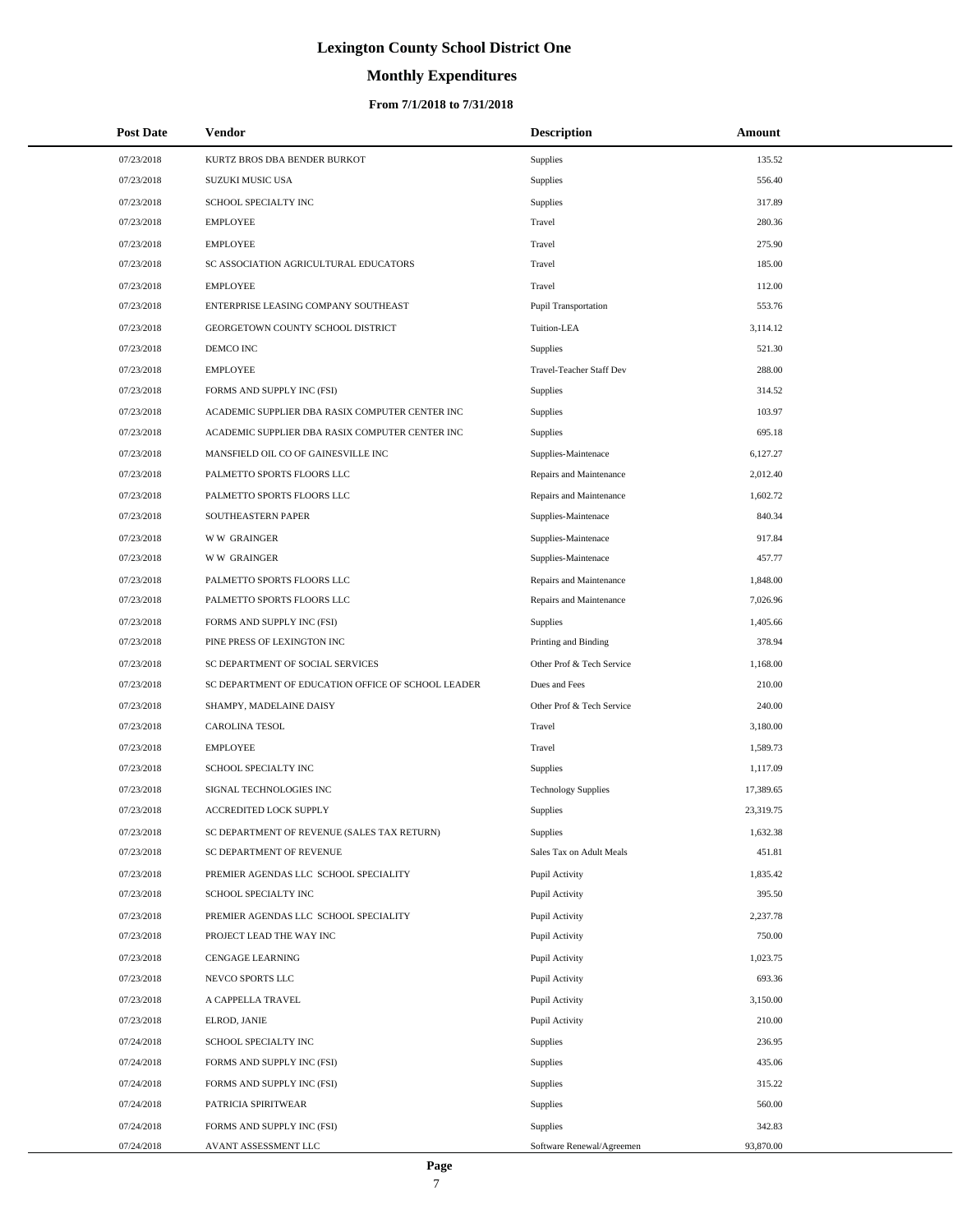# **Monthly Expenditures**

| <b>Post Date</b> | <b>Vendor</b>                                     | <b>Description</b>        | Amount    |  |
|------------------|---------------------------------------------------|---------------------------|-----------|--|
| 07/24/2018       | SC DEPARTMENT OF REVENUE (SALES TAX RETURN)       | Software Renewal/Agreemen | 6,570.90  |  |
| 07/24/2018       | ACADEMIC SUPPLIER DBA RASIX COMPUTER CENTER INC   | Supplies                  | 1,788.55  |  |
| 07/24/2018       | FORMS AND SUPPLY INC (FSI)                        | Supplies                  | 2,364.17  |  |
| 07/24/2018       | THE OFFICE PAL INC                                | Supplies                  | 339.50    |  |
| 07/24/2018       | FORMS AND SUPPLY INC (FSI)                        | Supplies                  | 315.22    |  |
| 07/24/2018       | SCHOOL SPECIALTY INC                              | Supplies                  | 257.68    |  |
| 07/24/2018       | <b>ANOTHER PRINTER</b>                            | Printing and Binding      | 398.75    |  |
| 07/24/2018       | FORMS AND SUPPLY INC (FSI)                        | Supplies                  | 817.41    |  |
| 07/24/2018       | FORMS AND SUPPLY INC (FSI)                        | Supplies                  | 1.731.74  |  |
| 07/24/2018       | FORMS AND SUPPLY INC (FSI)                        | <b>Supplies</b>           | 1,826.02  |  |
| 07/24/2018       | ACADEMIC SUPPLIER DBA RASIX COMPUTER CENTER INC   | Supplies                  | 1,492.66  |  |
| 07/24/2018       | RHYTHM BAND INSTRUMENTS LLC                       | Supplies                  | 211.86    |  |
| 07/24/2018       | <b>MATH4SALE INC</b>                              | <b>Supplies</b>           | 949.00    |  |
| 07/24/2018       | SCHOOL NURSE SUPPLY INC                           | Supplies                  | 172.00    |  |
| 07/24/2018       | COMPUTER DESIGN CONSULTING SERVICE LLC            | Supplies                  | 233.20    |  |
| 07/24/2018       | A Z LAWN MOWER PARTS                              | Supplies-Maintenace       | 205.39    |  |
| 07/24/2018       | <b>WW GRAINGER</b>                                | Supplies-Maintenace       | 237.12    |  |
| 07/24/2018       | A Z LAWN MOWER PARTS                              | Supplies-Maintenace       | 372.68    |  |
| 07/24/2018       | <b>WW GRAINGER</b>                                | Supplies-Maintenace       | 128.19    |  |
| 07/24/2018       | <b>WW GRAINGER</b>                                | Supplies-Maintenace       | 237.11    |  |
| 07/24/2018       | A Z LAWN MOWER PARTS                              | Supplies-Maintenace       | 372.68    |  |
| 07/24/2018       | PETE'S WELDING AND METAL WORKS                    | Repairs and Maintenance   | 320.00    |  |
| 07/24/2018       | SMITH AND JONES JANITORIAL SUPPLIES AND EQUIP INC | Supplies-Maintenace       | 831.18    |  |
| 07/24/2018       | <b>WW GRAINGER</b>                                | Supplies-Maintenace       | 568.98    |  |
| 07/24/2018       | JACKSONVILLE SOUND AND COMMUNICATIONS             | Supplies-Maintenace       | 421.03    |  |
| 07/24/2018       | SMITH AND JONES JANITORIAL SUPPLIES AND EQUIP INC | Supplies-Maintenace       | 114.70    |  |
| 07/24/2018       | <b>READABLE INK</b>                               | Other Prof & Tech Service | 2,000.00  |  |
| 07/24/2018       | THE ALPHA CENTER                                  | Other Prof & Tech Service | 670.00    |  |
| 07/24/2018       | LEXINGTON PRINTING LLC                            | Supplies                  | 400.18    |  |
| 07/24/2018       | POLLOCK FINANCIAL SERVICES INC                    | Software Renewal/Agreemen | 53,151.45 |  |
| 07/24/2018       | CSC(COMMUNICATIONS SUPPLY CORP)                   | <b>Supplies</b>           | 186.18    |  |
| 07/24/2018       | <b>COMPORIUM</b>                                  | Communication             | 143.37    |  |
| 07/24/2018       | DAVIS FRAWLEY ATTORNEYS AT LAW                    | <b>Legal Services</b>     | 130.50    |  |
| 07/24/2018       | SCHOOL SPECIALTY INC                              | Pupil Activity            | 645.79    |  |
| 07/24/2018       | FORMS AND SUPPLY INC (FSI)                        | Pupil Activity            | 108.37    |  |
| 07/24/2018       | BRAINPOP.COM LLC                                  | Pupil Activity            | 1,795.00  |  |
| 07/24/2018       | SC DEPARTMENT OF REVENUE (SALES TAX RETURN)       | Pupil Activity            | 125.65    |  |
| 07/24/2018       | POLLOCK COMPANY                                   | Pupil Activity            | 223.58    |  |
| 07/24/2018       | COMPUTER DESIGN CONSULTING SERVICE LLC            | Pupil Activity            | 128.40    |  |
| 07/24/2018       | FORMS AND SUPPLY INC (FSI)                        | Supplies                  | 1,921.79  |  |
| 07/25/2018       | PITNEY BOWES RESERVE ACCOUNT                      | <b>Supplies</b>           | 3,000.00  |  |
| 07/25/2018       | MIDCAROLINA ELEC COOP INC                         | <b>Public Utilities</b>   | 57,275.00 |  |
| 07/25/2018       | PITNEY BOWES RESERVE ACCOUNT                      | Supplies                  | 35,000.00 |  |
| 07/26/2018       | SCHOOL SPECIALTY INC                              | Supplies                  | 474.71    |  |
| 07/26/2018       | SCHOOL SPECIALTY INC                              | Supplies                  | 1,319.23  |  |
| 07/26/2018       | SCHOOL SPECIALTY INC                              | <b>Supplies</b>           | 127.20    |  |
| 07/26/2018       | <b>US POSTAL SERVICE</b>                          | Supplies                  | 3,400.00  |  |
| 07/26/2018       | SCHOOL SPECIALTY INC                              | Supplies                  | 470.47    |  |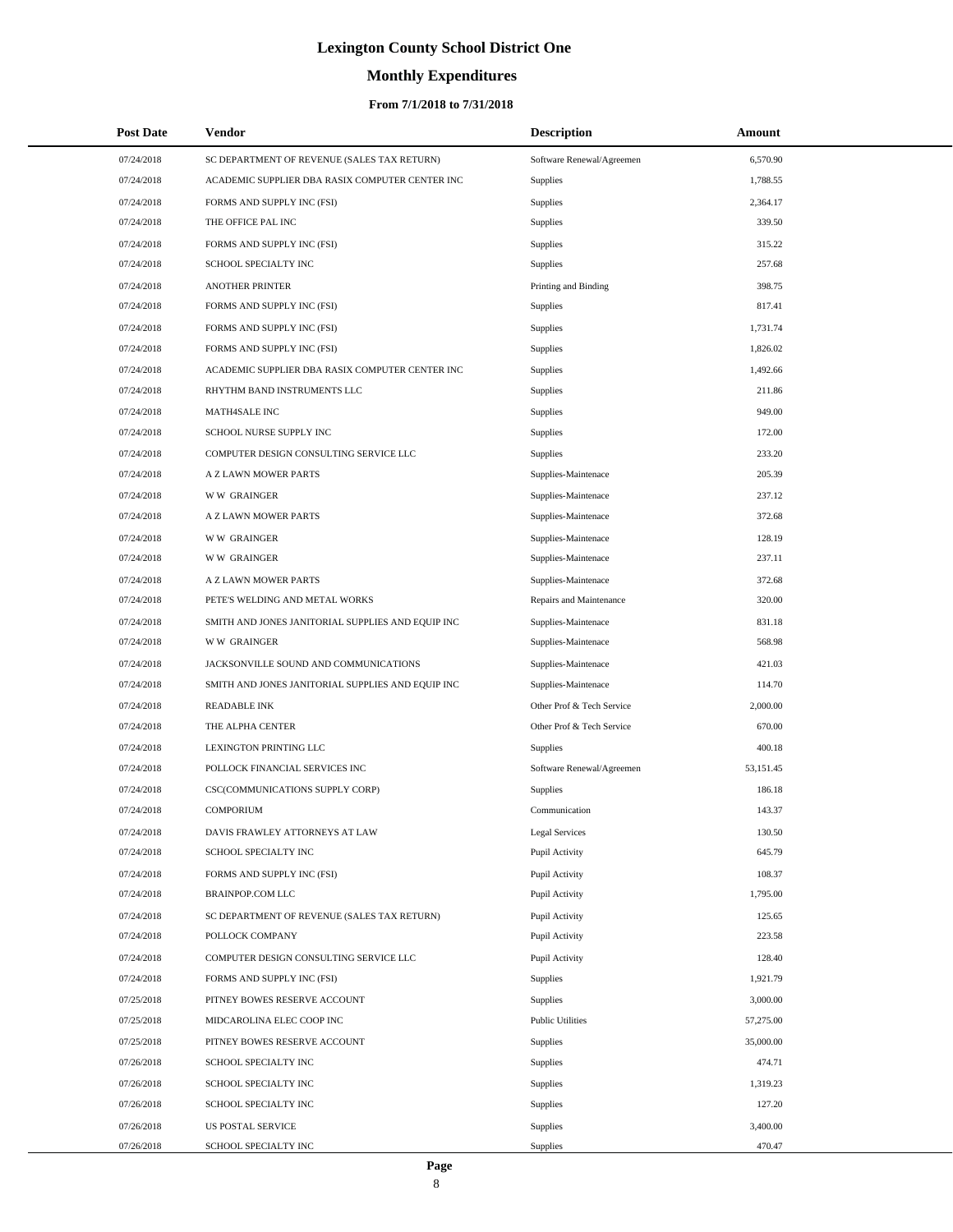# **Monthly Expenditures**

| 07/26/2018<br>FORMS AND SUPPLY INC (FSI)<br>Supplies<br>1,400.09<br>07/26/2018<br>TRIUNE MARKETING CO<br>1,011.15<br>Supplies<br>07/26/2018<br>PINE PRESS OF LEXINGTON INC<br>Printing and Binding<br>208.69<br>1,048.02<br>07/26/2018<br>PRESENTATION SYSTEMS SOUTH INC<br>Supplies<br>07/26/2018<br>SCHOOL SPECIALTY INC<br>Supplies<br>260.81<br>07/26/2018<br>TRIUNE MARKETING CO<br>1,348.20<br>Supplies<br>939.21<br>07/26/2018<br>SCHOOL SPECIALTY INC<br>Supplies<br>PRESENTATION SYSTEMS SOUTH INC<br>799.00<br>07/26/2018<br>Supplies<br>07/26/2018<br><b>APPLIED VIDEO</b><br><b>Technology Supplies</b><br>802.49<br>07/26/2018<br><b>EMPLOYEE</b><br>Travel<br>103.50<br>07/26/2018<br><b>EMPLOYEE</b><br>Travel<br>172.50<br><b>EMPLOYEE</b><br>296.76<br>07/26/2018<br>Travel<br>07/26/2018<br>BLICK ART MATERIALS LLC<br>Supplies<br>112.86<br>07/26/2018<br>COURTYARD CHARLESTON MT PLEASANT<br>153.42<br>Supplies<br>07/26/2018<br>EAI (ERIC ARMIN INC)<br>Supplies<br>219.95<br>SCHOOL SPECIALTY INC<br>389.53<br>07/26/2018<br>Supplies<br>07/26/2018<br>PROJECT LEAD THE WAY INC<br>Supplies-Instruction<br>2,134.00<br>07/26/2018<br>EDUCATORSHANDBOOK.COM<br>Software Renewal/Agreemen<br>698.00<br>07/26/2018<br>WILLIAMSBURG COUNY SCHOOL DISTRICT<br>Tuition-LEA<br>11,790.00<br><b>EMPLOYEE</b><br>Travel<br>152.98<br>07/26/2018<br>07/26/2018<br><b>EMPLOYEE</b><br>Travel<br>258.33<br>07/26/2018<br>SCHOOL SPECIALTY INC<br>248.64<br>Supplies<br>07/26/2018<br><b>EMPLOYEE</b><br>Travel<br>154.78<br><b>CERTIFIED TRANSLATION SERVICES</b><br>Other Prof & Tech Service<br>180.80<br>07/26/2018<br>07/26/2018<br><b>EMPLOYEE</b><br>Travel-MMGW/HSTW Staff Dev<br>288.00<br>07/26/2018<br><b>EMPLOYEE</b><br>Travel<br>2,206.45<br>07/26/2018<br><b>EMPLOYEE</b><br>Travel<br>870.12<br>TRITEK FIRE AND SECURITY LLC<br>700.00<br>07/26/2018<br>Repairs and Maintenance<br>07/26/2018<br>MILONE AND MACBROOM INC<br>Other Prof & Tech Service<br>6,000.00<br>07/26/2018<br>TRITEK FIRE AND SECURITY LLC<br>700.00<br>Repairs and Maintenance<br>07/26/2018<br>SOUTHEASTERN PAPER<br>Supplies-Maintenace<br>2,059.86<br>TRITEK FIRE AND SECURITY LLC<br>350.00<br>07/26/2018<br>Repairs and Maintenance<br>SOUTHEASTERN PAPER<br>Supplies-Maintenace<br>1,121.70<br>07/26/2018<br>07/26/2018<br>JACKSONVILLE SOUND AND COMMUNICATIONS<br>Repairs and Maintenance<br>174.00<br>07/26/2018<br>SOUTHEASTERN PAPER<br>Supplies-Maintenace<br>667.68<br>07/26/2018<br>TRITEK FIRE AND SECURITY LLC<br>Repairs and Maintenance<br>1,313.83<br>07/26/2018<br>MARTIN MARIETTA MATERIALS<br>Supplies-Maintenace<br>120.10<br>07/26/2018<br>SIGN A RAMA<br>Supplies-Maintenace<br>2,618.29<br>Supplies-Maintenace<br>07/26/2018<br>SOUTHEASTERN PAPER<br>1,438.08<br>07/26/2018<br>JACKSONVILLE SOUND AND COMMUNICATIONS<br>Repairs and Maintenance<br>2,499.00<br>07/26/2018<br>DADE PAPER AND BAG CO<br>Supplies-Maintenace<br>613.11<br>3,480.00<br>07/26/2018<br>CRESCENT CONSTRUCTION LLC<br>Repairs and Maintenance<br>07/26/2018<br>SOUTHEASTERN PAPER<br>Supplies-Maintenace<br>1,438.08<br>07/26/2018<br>CRESCENT CONSTRUCTION LLC<br>Repairs and Maintenance<br>3,480.00<br>07/26/2018<br>SOUTHEASTERN EQUIPMENT AND SUPPLY INC<br>Supplies-Maintenace<br>938.71<br>07/26/2018<br>SOUTHEASTERN PAPER<br>Supplies-Maintenace<br>675.90<br>07/26/2018<br>MASTERCRAFT RENOVATION SYSTEMS LLC<br>Repairs and Maintenance<br>3,216.00 | <b>Post Date</b> | Vendor                       | <b>Description</b>      | Amount |
|------------------------------------------------------------------------------------------------------------------------------------------------------------------------------------------------------------------------------------------------------------------------------------------------------------------------------------------------------------------------------------------------------------------------------------------------------------------------------------------------------------------------------------------------------------------------------------------------------------------------------------------------------------------------------------------------------------------------------------------------------------------------------------------------------------------------------------------------------------------------------------------------------------------------------------------------------------------------------------------------------------------------------------------------------------------------------------------------------------------------------------------------------------------------------------------------------------------------------------------------------------------------------------------------------------------------------------------------------------------------------------------------------------------------------------------------------------------------------------------------------------------------------------------------------------------------------------------------------------------------------------------------------------------------------------------------------------------------------------------------------------------------------------------------------------------------------------------------------------------------------------------------------------------------------------------------------------------------------------------------------------------------------------------------------------------------------------------------------------------------------------------------------------------------------------------------------------------------------------------------------------------------------------------------------------------------------------------------------------------------------------------------------------------------------------------------------------------------------------------------------------------------------------------------------------------------------------------------------------------------------------------------------------------------------------------------------------------------------------------------------------------------------------------------------------------------------------------------------------------------------------------------------------------------------------------------------------------------------------------------------------------------------------------------------------------------------------------------------------------------------------------------------------------------------------------------------------------------------------------------------------------------------------------------------------------------------------------------------------------------------------------------------------------------------------------------------------------|------------------|------------------------------|-------------------------|--------|
|                                                                                                                                                                                                                                                                                                                                                                                                                                                                                                                                                                                                                                                                                                                                                                                                                                                                                                                                                                                                                                                                                                                                                                                                                                                                                                                                                                                                                                                                                                                                                                                                                                                                                                                                                                                                                                                                                                                                                                                                                                                                                                                                                                                                                                                                                                                                                                                                                                                                                                                                                                                                                                                                                                                                                                                                                                                                                                                                                                                                                                                                                                                                                                                                                                                                                                                                                                                                                                                                  |                  |                              |                         |        |
|                                                                                                                                                                                                                                                                                                                                                                                                                                                                                                                                                                                                                                                                                                                                                                                                                                                                                                                                                                                                                                                                                                                                                                                                                                                                                                                                                                                                                                                                                                                                                                                                                                                                                                                                                                                                                                                                                                                                                                                                                                                                                                                                                                                                                                                                                                                                                                                                                                                                                                                                                                                                                                                                                                                                                                                                                                                                                                                                                                                                                                                                                                                                                                                                                                                                                                                                                                                                                                                                  |                  |                              |                         |        |
|                                                                                                                                                                                                                                                                                                                                                                                                                                                                                                                                                                                                                                                                                                                                                                                                                                                                                                                                                                                                                                                                                                                                                                                                                                                                                                                                                                                                                                                                                                                                                                                                                                                                                                                                                                                                                                                                                                                                                                                                                                                                                                                                                                                                                                                                                                                                                                                                                                                                                                                                                                                                                                                                                                                                                                                                                                                                                                                                                                                                                                                                                                                                                                                                                                                                                                                                                                                                                                                                  |                  |                              |                         |        |
|                                                                                                                                                                                                                                                                                                                                                                                                                                                                                                                                                                                                                                                                                                                                                                                                                                                                                                                                                                                                                                                                                                                                                                                                                                                                                                                                                                                                                                                                                                                                                                                                                                                                                                                                                                                                                                                                                                                                                                                                                                                                                                                                                                                                                                                                                                                                                                                                                                                                                                                                                                                                                                                                                                                                                                                                                                                                                                                                                                                                                                                                                                                                                                                                                                                                                                                                                                                                                                                                  |                  |                              |                         |        |
|                                                                                                                                                                                                                                                                                                                                                                                                                                                                                                                                                                                                                                                                                                                                                                                                                                                                                                                                                                                                                                                                                                                                                                                                                                                                                                                                                                                                                                                                                                                                                                                                                                                                                                                                                                                                                                                                                                                                                                                                                                                                                                                                                                                                                                                                                                                                                                                                                                                                                                                                                                                                                                                                                                                                                                                                                                                                                                                                                                                                                                                                                                                                                                                                                                                                                                                                                                                                                                                                  |                  |                              |                         |        |
|                                                                                                                                                                                                                                                                                                                                                                                                                                                                                                                                                                                                                                                                                                                                                                                                                                                                                                                                                                                                                                                                                                                                                                                                                                                                                                                                                                                                                                                                                                                                                                                                                                                                                                                                                                                                                                                                                                                                                                                                                                                                                                                                                                                                                                                                                                                                                                                                                                                                                                                                                                                                                                                                                                                                                                                                                                                                                                                                                                                                                                                                                                                                                                                                                                                                                                                                                                                                                                                                  |                  |                              |                         |        |
|                                                                                                                                                                                                                                                                                                                                                                                                                                                                                                                                                                                                                                                                                                                                                                                                                                                                                                                                                                                                                                                                                                                                                                                                                                                                                                                                                                                                                                                                                                                                                                                                                                                                                                                                                                                                                                                                                                                                                                                                                                                                                                                                                                                                                                                                                                                                                                                                                                                                                                                                                                                                                                                                                                                                                                                                                                                                                                                                                                                                                                                                                                                                                                                                                                                                                                                                                                                                                                                                  |                  |                              |                         |        |
|                                                                                                                                                                                                                                                                                                                                                                                                                                                                                                                                                                                                                                                                                                                                                                                                                                                                                                                                                                                                                                                                                                                                                                                                                                                                                                                                                                                                                                                                                                                                                                                                                                                                                                                                                                                                                                                                                                                                                                                                                                                                                                                                                                                                                                                                                                                                                                                                                                                                                                                                                                                                                                                                                                                                                                                                                                                                                                                                                                                                                                                                                                                                                                                                                                                                                                                                                                                                                                                                  |                  |                              |                         |        |
|                                                                                                                                                                                                                                                                                                                                                                                                                                                                                                                                                                                                                                                                                                                                                                                                                                                                                                                                                                                                                                                                                                                                                                                                                                                                                                                                                                                                                                                                                                                                                                                                                                                                                                                                                                                                                                                                                                                                                                                                                                                                                                                                                                                                                                                                                                                                                                                                                                                                                                                                                                                                                                                                                                                                                                                                                                                                                                                                                                                                                                                                                                                                                                                                                                                                                                                                                                                                                                                                  |                  |                              |                         |        |
|                                                                                                                                                                                                                                                                                                                                                                                                                                                                                                                                                                                                                                                                                                                                                                                                                                                                                                                                                                                                                                                                                                                                                                                                                                                                                                                                                                                                                                                                                                                                                                                                                                                                                                                                                                                                                                                                                                                                                                                                                                                                                                                                                                                                                                                                                                                                                                                                                                                                                                                                                                                                                                                                                                                                                                                                                                                                                                                                                                                                                                                                                                                                                                                                                                                                                                                                                                                                                                                                  |                  |                              |                         |        |
|                                                                                                                                                                                                                                                                                                                                                                                                                                                                                                                                                                                                                                                                                                                                                                                                                                                                                                                                                                                                                                                                                                                                                                                                                                                                                                                                                                                                                                                                                                                                                                                                                                                                                                                                                                                                                                                                                                                                                                                                                                                                                                                                                                                                                                                                                                                                                                                                                                                                                                                                                                                                                                                                                                                                                                                                                                                                                                                                                                                                                                                                                                                                                                                                                                                                                                                                                                                                                                                                  |                  |                              |                         |        |
|                                                                                                                                                                                                                                                                                                                                                                                                                                                                                                                                                                                                                                                                                                                                                                                                                                                                                                                                                                                                                                                                                                                                                                                                                                                                                                                                                                                                                                                                                                                                                                                                                                                                                                                                                                                                                                                                                                                                                                                                                                                                                                                                                                                                                                                                                                                                                                                                                                                                                                                                                                                                                                                                                                                                                                                                                                                                                                                                                                                                                                                                                                                                                                                                                                                                                                                                                                                                                                                                  |                  |                              |                         |        |
|                                                                                                                                                                                                                                                                                                                                                                                                                                                                                                                                                                                                                                                                                                                                                                                                                                                                                                                                                                                                                                                                                                                                                                                                                                                                                                                                                                                                                                                                                                                                                                                                                                                                                                                                                                                                                                                                                                                                                                                                                                                                                                                                                                                                                                                                                                                                                                                                                                                                                                                                                                                                                                                                                                                                                                                                                                                                                                                                                                                                                                                                                                                                                                                                                                                                                                                                                                                                                                                                  |                  |                              |                         |        |
|                                                                                                                                                                                                                                                                                                                                                                                                                                                                                                                                                                                                                                                                                                                                                                                                                                                                                                                                                                                                                                                                                                                                                                                                                                                                                                                                                                                                                                                                                                                                                                                                                                                                                                                                                                                                                                                                                                                                                                                                                                                                                                                                                                                                                                                                                                                                                                                                                                                                                                                                                                                                                                                                                                                                                                                                                                                                                                                                                                                                                                                                                                                                                                                                                                                                                                                                                                                                                                                                  |                  |                              |                         |        |
|                                                                                                                                                                                                                                                                                                                                                                                                                                                                                                                                                                                                                                                                                                                                                                                                                                                                                                                                                                                                                                                                                                                                                                                                                                                                                                                                                                                                                                                                                                                                                                                                                                                                                                                                                                                                                                                                                                                                                                                                                                                                                                                                                                                                                                                                                                                                                                                                                                                                                                                                                                                                                                                                                                                                                                                                                                                                                                                                                                                                                                                                                                                                                                                                                                                                                                                                                                                                                                                                  |                  |                              |                         |        |
|                                                                                                                                                                                                                                                                                                                                                                                                                                                                                                                                                                                                                                                                                                                                                                                                                                                                                                                                                                                                                                                                                                                                                                                                                                                                                                                                                                                                                                                                                                                                                                                                                                                                                                                                                                                                                                                                                                                                                                                                                                                                                                                                                                                                                                                                                                                                                                                                                                                                                                                                                                                                                                                                                                                                                                                                                                                                                                                                                                                                                                                                                                                                                                                                                                                                                                                                                                                                                                                                  |                  |                              |                         |        |
|                                                                                                                                                                                                                                                                                                                                                                                                                                                                                                                                                                                                                                                                                                                                                                                                                                                                                                                                                                                                                                                                                                                                                                                                                                                                                                                                                                                                                                                                                                                                                                                                                                                                                                                                                                                                                                                                                                                                                                                                                                                                                                                                                                                                                                                                                                                                                                                                                                                                                                                                                                                                                                                                                                                                                                                                                                                                                                                                                                                                                                                                                                                                                                                                                                                                                                                                                                                                                                                                  |                  |                              |                         |        |
|                                                                                                                                                                                                                                                                                                                                                                                                                                                                                                                                                                                                                                                                                                                                                                                                                                                                                                                                                                                                                                                                                                                                                                                                                                                                                                                                                                                                                                                                                                                                                                                                                                                                                                                                                                                                                                                                                                                                                                                                                                                                                                                                                                                                                                                                                                                                                                                                                                                                                                                                                                                                                                                                                                                                                                                                                                                                                                                                                                                                                                                                                                                                                                                                                                                                                                                                                                                                                                                                  |                  |                              |                         |        |
|                                                                                                                                                                                                                                                                                                                                                                                                                                                                                                                                                                                                                                                                                                                                                                                                                                                                                                                                                                                                                                                                                                                                                                                                                                                                                                                                                                                                                                                                                                                                                                                                                                                                                                                                                                                                                                                                                                                                                                                                                                                                                                                                                                                                                                                                                                                                                                                                                                                                                                                                                                                                                                                                                                                                                                                                                                                                                                                                                                                                                                                                                                                                                                                                                                                                                                                                                                                                                                                                  |                  |                              |                         |        |
|                                                                                                                                                                                                                                                                                                                                                                                                                                                                                                                                                                                                                                                                                                                                                                                                                                                                                                                                                                                                                                                                                                                                                                                                                                                                                                                                                                                                                                                                                                                                                                                                                                                                                                                                                                                                                                                                                                                                                                                                                                                                                                                                                                                                                                                                                                                                                                                                                                                                                                                                                                                                                                                                                                                                                                                                                                                                                                                                                                                                                                                                                                                                                                                                                                                                                                                                                                                                                                                                  |                  |                              |                         |        |
|                                                                                                                                                                                                                                                                                                                                                                                                                                                                                                                                                                                                                                                                                                                                                                                                                                                                                                                                                                                                                                                                                                                                                                                                                                                                                                                                                                                                                                                                                                                                                                                                                                                                                                                                                                                                                                                                                                                                                                                                                                                                                                                                                                                                                                                                                                                                                                                                                                                                                                                                                                                                                                                                                                                                                                                                                                                                                                                                                                                                                                                                                                                                                                                                                                                                                                                                                                                                                                                                  |                  |                              |                         |        |
|                                                                                                                                                                                                                                                                                                                                                                                                                                                                                                                                                                                                                                                                                                                                                                                                                                                                                                                                                                                                                                                                                                                                                                                                                                                                                                                                                                                                                                                                                                                                                                                                                                                                                                                                                                                                                                                                                                                                                                                                                                                                                                                                                                                                                                                                                                                                                                                                                                                                                                                                                                                                                                                                                                                                                                                                                                                                                                                                                                                                                                                                                                                                                                                                                                                                                                                                                                                                                                                                  |                  |                              |                         |        |
|                                                                                                                                                                                                                                                                                                                                                                                                                                                                                                                                                                                                                                                                                                                                                                                                                                                                                                                                                                                                                                                                                                                                                                                                                                                                                                                                                                                                                                                                                                                                                                                                                                                                                                                                                                                                                                                                                                                                                                                                                                                                                                                                                                                                                                                                                                                                                                                                                                                                                                                                                                                                                                                                                                                                                                                                                                                                                                                                                                                                                                                                                                                                                                                                                                                                                                                                                                                                                                                                  |                  |                              |                         |        |
|                                                                                                                                                                                                                                                                                                                                                                                                                                                                                                                                                                                                                                                                                                                                                                                                                                                                                                                                                                                                                                                                                                                                                                                                                                                                                                                                                                                                                                                                                                                                                                                                                                                                                                                                                                                                                                                                                                                                                                                                                                                                                                                                                                                                                                                                                                                                                                                                                                                                                                                                                                                                                                                                                                                                                                                                                                                                                                                                                                                                                                                                                                                                                                                                                                                                                                                                                                                                                                                                  |                  |                              |                         |        |
|                                                                                                                                                                                                                                                                                                                                                                                                                                                                                                                                                                                                                                                                                                                                                                                                                                                                                                                                                                                                                                                                                                                                                                                                                                                                                                                                                                                                                                                                                                                                                                                                                                                                                                                                                                                                                                                                                                                                                                                                                                                                                                                                                                                                                                                                                                                                                                                                                                                                                                                                                                                                                                                                                                                                                                                                                                                                                                                                                                                                                                                                                                                                                                                                                                                                                                                                                                                                                                                                  |                  |                              |                         |        |
|                                                                                                                                                                                                                                                                                                                                                                                                                                                                                                                                                                                                                                                                                                                                                                                                                                                                                                                                                                                                                                                                                                                                                                                                                                                                                                                                                                                                                                                                                                                                                                                                                                                                                                                                                                                                                                                                                                                                                                                                                                                                                                                                                                                                                                                                                                                                                                                                                                                                                                                                                                                                                                                                                                                                                                                                                                                                                                                                                                                                                                                                                                                                                                                                                                                                                                                                                                                                                                                                  |                  |                              |                         |        |
|                                                                                                                                                                                                                                                                                                                                                                                                                                                                                                                                                                                                                                                                                                                                                                                                                                                                                                                                                                                                                                                                                                                                                                                                                                                                                                                                                                                                                                                                                                                                                                                                                                                                                                                                                                                                                                                                                                                                                                                                                                                                                                                                                                                                                                                                                                                                                                                                                                                                                                                                                                                                                                                                                                                                                                                                                                                                                                                                                                                                                                                                                                                                                                                                                                                                                                                                                                                                                                                                  |                  |                              |                         |        |
|                                                                                                                                                                                                                                                                                                                                                                                                                                                                                                                                                                                                                                                                                                                                                                                                                                                                                                                                                                                                                                                                                                                                                                                                                                                                                                                                                                                                                                                                                                                                                                                                                                                                                                                                                                                                                                                                                                                                                                                                                                                                                                                                                                                                                                                                                                                                                                                                                                                                                                                                                                                                                                                                                                                                                                                                                                                                                                                                                                                                                                                                                                                                                                                                                                                                                                                                                                                                                                                                  |                  |                              |                         |        |
|                                                                                                                                                                                                                                                                                                                                                                                                                                                                                                                                                                                                                                                                                                                                                                                                                                                                                                                                                                                                                                                                                                                                                                                                                                                                                                                                                                                                                                                                                                                                                                                                                                                                                                                                                                                                                                                                                                                                                                                                                                                                                                                                                                                                                                                                                                                                                                                                                                                                                                                                                                                                                                                                                                                                                                                                                                                                                                                                                                                                                                                                                                                                                                                                                                                                                                                                                                                                                                                                  |                  |                              |                         |        |
|                                                                                                                                                                                                                                                                                                                                                                                                                                                                                                                                                                                                                                                                                                                                                                                                                                                                                                                                                                                                                                                                                                                                                                                                                                                                                                                                                                                                                                                                                                                                                                                                                                                                                                                                                                                                                                                                                                                                                                                                                                                                                                                                                                                                                                                                                                                                                                                                                                                                                                                                                                                                                                                                                                                                                                                                                                                                                                                                                                                                                                                                                                                                                                                                                                                                                                                                                                                                                                                                  |                  |                              |                         |        |
|                                                                                                                                                                                                                                                                                                                                                                                                                                                                                                                                                                                                                                                                                                                                                                                                                                                                                                                                                                                                                                                                                                                                                                                                                                                                                                                                                                                                                                                                                                                                                                                                                                                                                                                                                                                                                                                                                                                                                                                                                                                                                                                                                                                                                                                                                                                                                                                                                                                                                                                                                                                                                                                                                                                                                                                                                                                                                                                                                                                                                                                                                                                                                                                                                                                                                                                                                                                                                                                                  |                  |                              |                         |        |
|                                                                                                                                                                                                                                                                                                                                                                                                                                                                                                                                                                                                                                                                                                                                                                                                                                                                                                                                                                                                                                                                                                                                                                                                                                                                                                                                                                                                                                                                                                                                                                                                                                                                                                                                                                                                                                                                                                                                                                                                                                                                                                                                                                                                                                                                                                                                                                                                                                                                                                                                                                                                                                                                                                                                                                                                                                                                                                                                                                                                                                                                                                                                                                                                                                                                                                                                                                                                                                                                  |                  |                              |                         |        |
|                                                                                                                                                                                                                                                                                                                                                                                                                                                                                                                                                                                                                                                                                                                                                                                                                                                                                                                                                                                                                                                                                                                                                                                                                                                                                                                                                                                                                                                                                                                                                                                                                                                                                                                                                                                                                                                                                                                                                                                                                                                                                                                                                                                                                                                                                                                                                                                                                                                                                                                                                                                                                                                                                                                                                                                                                                                                                                                                                                                                                                                                                                                                                                                                                                                                                                                                                                                                                                                                  |                  |                              |                         |        |
|                                                                                                                                                                                                                                                                                                                                                                                                                                                                                                                                                                                                                                                                                                                                                                                                                                                                                                                                                                                                                                                                                                                                                                                                                                                                                                                                                                                                                                                                                                                                                                                                                                                                                                                                                                                                                                                                                                                                                                                                                                                                                                                                                                                                                                                                                                                                                                                                                                                                                                                                                                                                                                                                                                                                                                                                                                                                                                                                                                                                                                                                                                                                                                                                                                                                                                                                                                                                                                                                  |                  |                              |                         |        |
|                                                                                                                                                                                                                                                                                                                                                                                                                                                                                                                                                                                                                                                                                                                                                                                                                                                                                                                                                                                                                                                                                                                                                                                                                                                                                                                                                                                                                                                                                                                                                                                                                                                                                                                                                                                                                                                                                                                                                                                                                                                                                                                                                                                                                                                                                                                                                                                                                                                                                                                                                                                                                                                                                                                                                                                                                                                                                                                                                                                                                                                                                                                                                                                                                                                                                                                                                                                                                                                                  |                  |                              |                         |        |
|                                                                                                                                                                                                                                                                                                                                                                                                                                                                                                                                                                                                                                                                                                                                                                                                                                                                                                                                                                                                                                                                                                                                                                                                                                                                                                                                                                                                                                                                                                                                                                                                                                                                                                                                                                                                                                                                                                                                                                                                                                                                                                                                                                                                                                                                                                                                                                                                                                                                                                                                                                                                                                                                                                                                                                                                                                                                                                                                                                                                                                                                                                                                                                                                                                                                                                                                                                                                                                                                  |                  |                              |                         |        |
|                                                                                                                                                                                                                                                                                                                                                                                                                                                                                                                                                                                                                                                                                                                                                                                                                                                                                                                                                                                                                                                                                                                                                                                                                                                                                                                                                                                                                                                                                                                                                                                                                                                                                                                                                                                                                                                                                                                                                                                                                                                                                                                                                                                                                                                                                                                                                                                                                                                                                                                                                                                                                                                                                                                                                                                                                                                                                                                                                                                                                                                                                                                                                                                                                                                                                                                                                                                                                                                                  |                  |                              |                         |        |
|                                                                                                                                                                                                                                                                                                                                                                                                                                                                                                                                                                                                                                                                                                                                                                                                                                                                                                                                                                                                                                                                                                                                                                                                                                                                                                                                                                                                                                                                                                                                                                                                                                                                                                                                                                                                                                                                                                                                                                                                                                                                                                                                                                                                                                                                                                                                                                                                                                                                                                                                                                                                                                                                                                                                                                                                                                                                                                                                                                                                                                                                                                                                                                                                                                                                                                                                                                                                                                                                  |                  |                              |                         |        |
|                                                                                                                                                                                                                                                                                                                                                                                                                                                                                                                                                                                                                                                                                                                                                                                                                                                                                                                                                                                                                                                                                                                                                                                                                                                                                                                                                                                                                                                                                                                                                                                                                                                                                                                                                                                                                                                                                                                                                                                                                                                                                                                                                                                                                                                                                                                                                                                                                                                                                                                                                                                                                                                                                                                                                                                                                                                                                                                                                                                                                                                                                                                                                                                                                                                                                                                                                                                                                                                                  |                  |                              |                         |        |
|                                                                                                                                                                                                                                                                                                                                                                                                                                                                                                                                                                                                                                                                                                                                                                                                                                                                                                                                                                                                                                                                                                                                                                                                                                                                                                                                                                                                                                                                                                                                                                                                                                                                                                                                                                                                                                                                                                                                                                                                                                                                                                                                                                                                                                                                                                                                                                                                                                                                                                                                                                                                                                                                                                                                                                                                                                                                                                                                                                                                                                                                                                                                                                                                                                                                                                                                                                                                                                                                  |                  |                              |                         |        |
|                                                                                                                                                                                                                                                                                                                                                                                                                                                                                                                                                                                                                                                                                                                                                                                                                                                                                                                                                                                                                                                                                                                                                                                                                                                                                                                                                                                                                                                                                                                                                                                                                                                                                                                                                                                                                                                                                                                                                                                                                                                                                                                                                                                                                                                                                                                                                                                                                                                                                                                                                                                                                                                                                                                                                                                                                                                                                                                                                                                                                                                                                                                                                                                                                                                                                                                                                                                                                                                                  |                  |                              |                         |        |
|                                                                                                                                                                                                                                                                                                                                                                                                                                                                                                                                                                                                                                                                                                                                                                                                                                                                                                                                                                                                                                                                                                                                                                                                                                                                                                                                                                                                                                                                                                                                                                                                                                                                                                                                                                                                                                                                                                                                                                                                                                                                                                                                                                                                                                                                                                                                                                                                                                                                                                                                                                                                                                                                                                                                                                                                                                                                                                                                                                                                                                                                                                                                                                                                                                                                                                                                                                                                                                                                  |                  |                              |                         |        |
|                                                                                                                                                                                                                                                                                                                                                                                                                                                                                                                                                                                                                                                                                                                                                                                                                                                                                                                                                                                                                                                                                                                                                                                                                                                                                                                                                                                                                                                                                                                                                                                                                                                                                                                                                                                                                                                                                                                                                                                                                                                                                                                                                                                                                                                                                                                                                                                                                                                                                                                                                                                                                                                                                                                                                                                                                                                                                                                                                                                                                                                                                                                                                                                                                                                                                                                                                                                                                                                                  |                  |                              |                         |        |
|                                                                                                                                                                                                                                                                                                                                                                                                                                                                                                                                                                                                                                                                                                                                                                                                                                                                                                                                                                                                                                                                                                                                                                                                                                                                                                                                                                                                                                                                                                                                                                                                                                                                                                                                                                                                                                                                                                                                                                                                                                                                                                                                                                                                                                                                                                                                                                                                                                                                                                                                                                                                                                                                                                                                                                                                                                                                                                                                                                                                                                                                                                                                                                                                                                                                                                                                                                                                                                                                  |                  |                              |                         |        |
|                                                                                                                                                                                                                                                                                                                                                                                                                                                                                                                                                                                                                                                                                                                                                                                                                                                                                                                                                                                                                                                                                                                                                                                                                                                                                                                                                                                                                                                                                                                                                                                                                                                                                                                                                                                                                                                                                                                                                                                                                                                                                                                                                                                                                                                                                                                                                                                                                                                                                                                                                                                                                                                                                                                                                                                                                                                                                                                                                                                                                                                                                                                                                                                                                                                                                                                                                                                                                                                                  |                  |                              |                         |        |
|                                                                                                                                                                                                                                                                                                                                                                                                                                                                                                                                                                                                                                                                                                                                                                                                                                                                                                                                                                                                                                                                                                                                                                                                                                                                                                                                                                                                                                                                                                                                                                                                                                                                                                                                                                                                                                                                                                                                                                                                                                                                                                                                                                                                                                                                                                                                                                                                                                                                                                                                                                                                                                                                                                                                                                                                                                                                                                                                                                                                                                                                                                                                                                                                                                                                                                                                                                                                                                                                  |                  |                              |                         |        |
|                                                                                                                                                                                                                                                                                                                                                                                                                                                                                                                                                                                                                                                                                                                                                                                                                                                                                                                                                                                                                                                                                                                                                                                                                                                                                                                                                                                                                                                                                                                                                                                                                                                                                                                                                                                                                                                                                                                                                                                                                                                                                                                                                                                                                                                                                                                                                                                                                                                                                                                                                                                                                                                                                                                                                                                                                                                                                                                                                                                                                                                                                                                                                                                                                                                                                                                                                                                                                                                                  | 07/26/2018       | TRITEK FIRE AND SECURITY LLC | Repairs and Maintenance | 790.00 |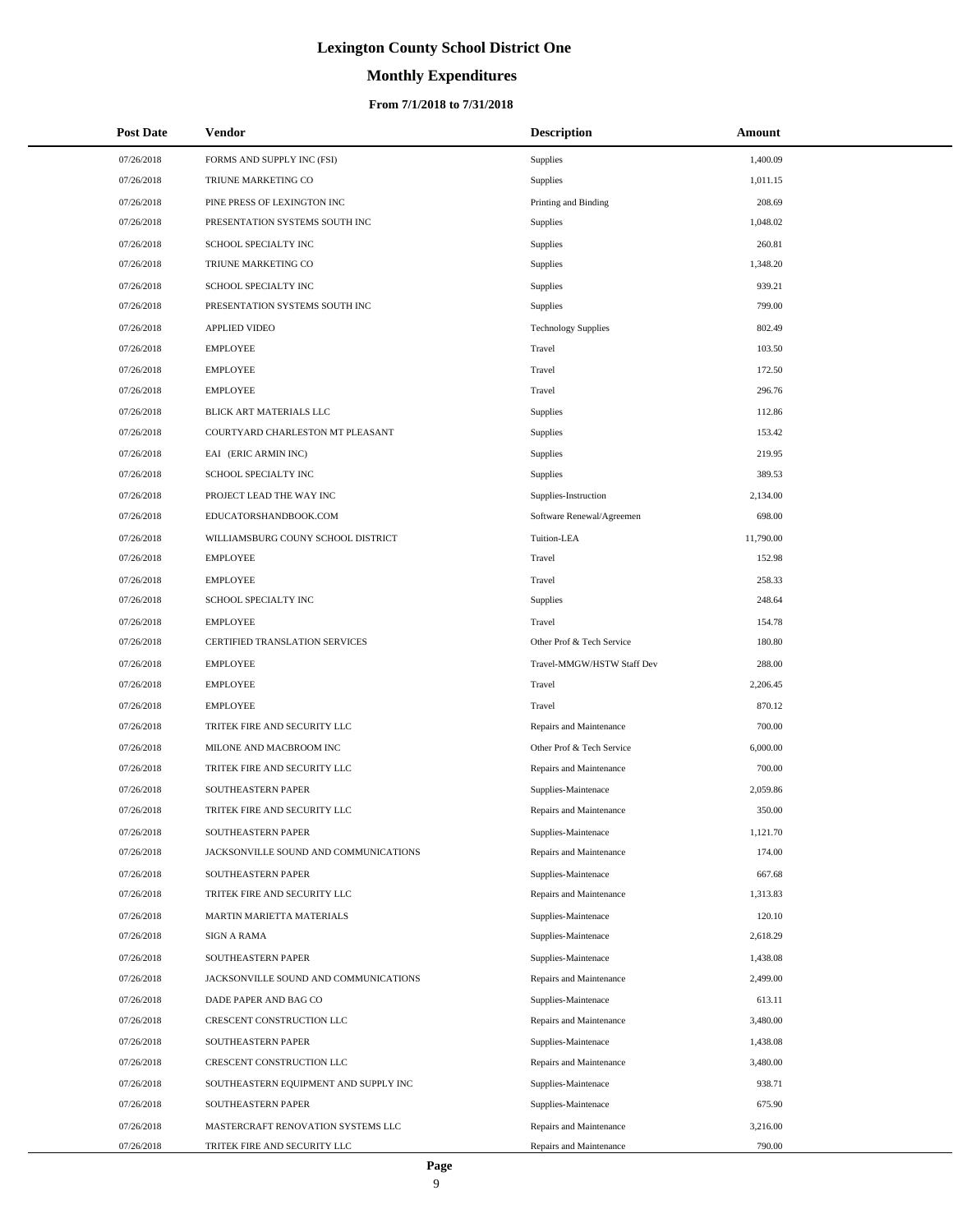# **Monthly Expenditures**

#### **From 7/1/2018 to 7/31/2018**

| <b>Post Date</b> | Vendor                                          | <b>Description</b>         | Amount    |  |
|------------------|-------------------------------------------------|----------------------------|-----------|--|
| 07/26/2018       | SOUTHEASTERN PAPER                              | Supplies-Maintenace        | 1,446.14  |  |
| 07/26/2018       | TRITEK FIRE AND SECURITY LLC                    | Repairs and Maintenance    | 220.00    |  |
| 07/26/2018       | SOUTHEASTERN PAPER                              | Supplies-Maintenace        | 667.68    |  |
| 07/26/2018       | TRITEK FIRE AND SECURITY LLC                    | Repairs and Maintenance    | 350.00    |  |
| 07/26/2018       | SOUTHEASTERN PAPER                              | Supplies-Maintenace        | 667.68    |  |
| 07/26/2018       | SOUTHEASTERN PAPER                              | Supplies-Maintenace        | 534.14    |  |
| 07/26/2018       | THE DRAFTS CORPORATION                          | Supplies-Maintenace        | 2,135.72  |  |
| 07/26/2018       | SOUTHEASTERN PAPER                              | Supplies-Maintenace        | 667.68    |  |
| 07/26/2018       | SOUTHEASTERN PAPER                              | Supplies-Maintenace        | 267.07    |  |
| 07/26/2018       | TRITEK FIRE AND SECURITY LLC                    | Repairs and Maintenance    | 350.00    |  |
| 07/26/2018       | SOUTHEASTERN PAPER                              | Supplies-Maintenace        | 1,622.71  |  |
| 07/26/2018       | SOUTHEASTERN PAPER                              | Supplies-Maintenace        | 267.07    |  |
| 07/26/2018       | TRITEK FIRE AND SECURITY LLC                    | Repairs and Maintenance    | 350.00    |  |
| 07/26/2018       | TRITEK FIRE AND SECURITY LLC                    | Repairs and Maintenance    | 350.00    |  |
| 07/26/2018       | SOUTHEASTERN PAPER                              | Supplies-Maintenace        | 801.22    |  |
| 07/26/2018       | SOUTHEASTERN PAPER                              | Supplies-Maintenace        | 267.07    |  |
| 07/26/2018       | TRITEK FIRE AND SECURITY LLC                    | Repairs and Maintenance    | 700.00    |  |
| 07/26/2018       | SOUTHEASTERN PAPER                              | Supplies-Maintenace        | 667.68    |  |
| 07/26/2018       | SOUTHEASTERN PAPER                              | Supplies-Maintenace        | 667.68    |  |
| 07/26/2018       | <b>ANOTHER PRINTER</b>                          | Printing and Binding       | 1,839.75  |  |
| 07/26/2018       | CHANNING BETE COMPANY                           | Supplies                   | 375.30    |  |
| 07/26/2018       | FORMS AND SUPPLY INC (FSI)                      | Supplies                   | 483.05    |  |
| 07/26/2018       | SWEET MAGNOLIAS CATERING                        | Other Objects              | 3,237.30  |  |
| 07/26/2018       | CITY ELECTRIC SUPPLY CO                         | <b>Supplies</b>            | 100.67    |  |
| 07/26/2018       | CAMCOR                                          | <b>Technology Supplies</b> | 1,389.93  |  |
| 07/26/2018       | CAROLINA TESOL                                  | Travel                     | 500.00    |  |
| 07/26/2018       | <b>KAEDEN BOOKS</b>                             | <b>Supplies</b>            | 651.00    |  |
| 07/26/2018       | NUIDEA SCHOOL SUPPLY CO                         | <b>Supplies</b>            | 844.61    |  |
| 07/26/2018       | SAM ASH MEGASTORES LLC                          | <b>Supplies</b>            | 185.00    |  |
| 07/26/2018       | DAVIS FRAWLEY ATTORNEYS AT LAW                  | Legal Services             | 234.00    |  |
| 07/26/2018       | DELL COMPUTERS                                  | <b>Technology Supplies</b> | 37,243.23 |  |
| 07/26/2018       | SIGNAL TECHNOLOGIES INC                         | <b>Technology Supplies</b> | 6,277.48  |  |
| 07/26/2018       | ASPHALT PAVING AND MAINTENANCE CO INC           | Improv Other Than Bldg     | 7,400.00  |  |
| 07/26/2018       | JENKINS HANCOCK AND SIDES                       | <b>Building</b>            | 1,000.00  |  |
| 07/26/2018       | JENKINS HANCOCK AND SIDES                       | <b>Building</b>            | 1,000.00  |  |
| 07/26/2018       | JENKINS HANCOCK AND SIDES                       | Building                   | 1,000.00  |  |
| 07/26/2018       | JENKINS HANCOCK AND SIDES                       | <b>Building</b>            | 1,000.00  |  |
| 07/26/2018       | <b>EMPLOYEE</b>                                 | Travel                     | 470.89    |  |
| 07/26/2018       | ACADEMIC SUPPLIER DBA RASIX COMPUTER CENTER INC | Pupil Activity             | 992.16    |  |
| 07/26/2018       | GOODHEART WLLCOX CO                             | Pupil Activity             | 855.14    |  |
| 07/26/2018       | JONES AND BARTLETT LEARNING LLC                 | Pupil Activity             | 2,000.00  |  |
| 07/26/2018       | SC DEPARTMENT OF REVENUE (SALES TAX RETURN)     | Pupil Activity             | 140.00    |  |
| 07/26/2018       | CAMCOR                                          | Pupil Activity             | 646.82    |  |
| 07/26/2018       | EDUCATORSHANDBOOK.COM                           | Pupil Activity             | 698.00    |  |
| 07/26/2018       | PRESENTATION SYSTEMS SOUTH INC                  | Pupil Activity             | 2,002.41  |  |
| 07/26/2018       | SARGENT WELCH LLC A VWR CO                      | Pupil Activity             | 758.12    |  |
| 07/26/2018       | <b>HUDL</b>                                     | Pupil Activity             | 1,710.93  |  |
| 07/26/2018       | MEDSHORE AMBULANCE SVC GOLD CROSS AMBULANCE SVC | Pupil Activity             | 500.00    |  |

 $\overline{a}$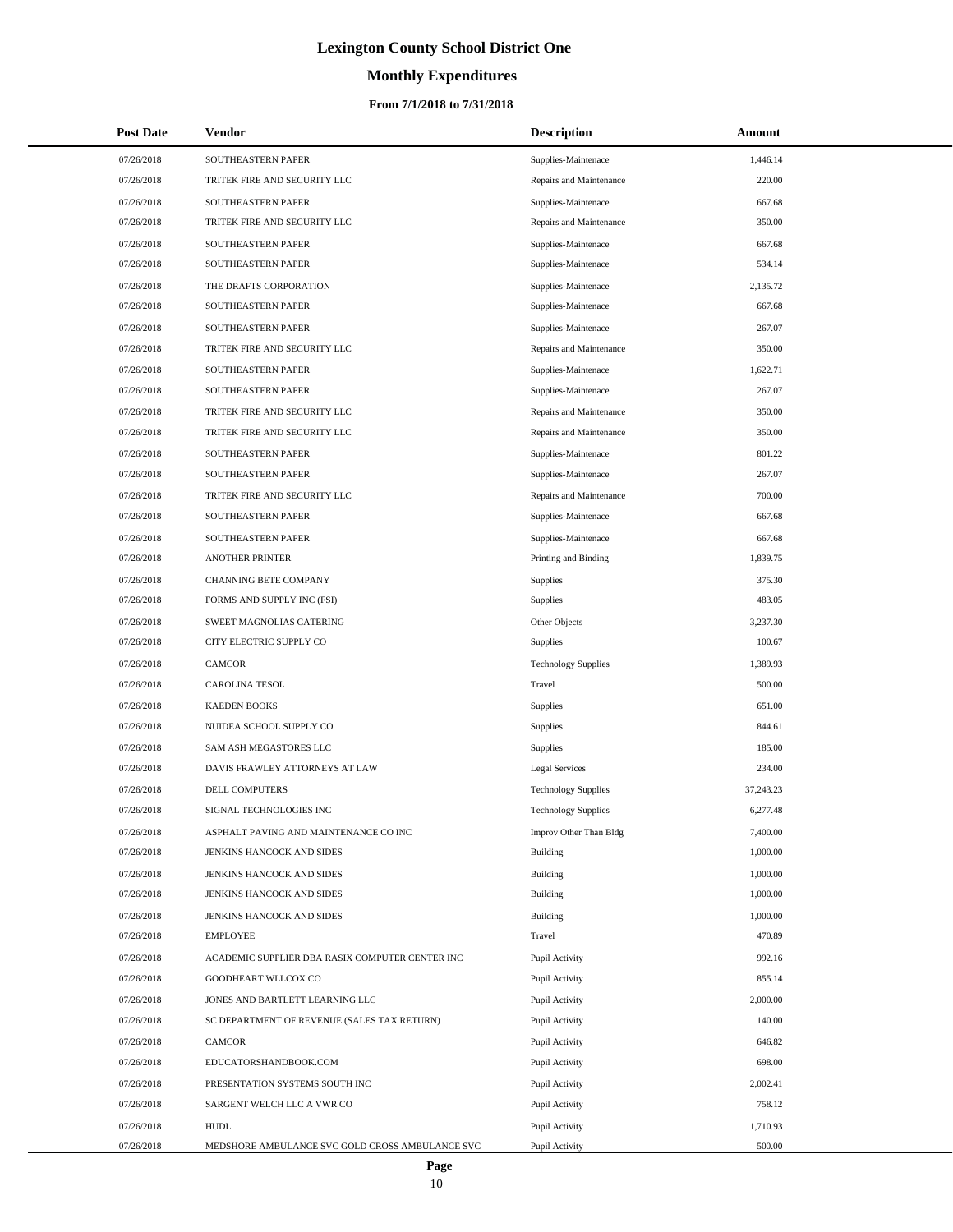# **Monthly Expenditures**

#### **From 7/1/2018 to 7/31/2018**

| <b>Post Date</b> | Vendor                                            | <b>Description</b>      | <b>Amount</b> |
|------------------|---------------------------------------------------|-------------------------|---------------|
| 07/26/2018       | <b>BSN SPORTS</b>                                 | Pupil Activity          | 128.40        |
| 07/26/2018       | <b>HUDL</b>                                       | Pupil Activity          | 1,605.00      |
| 07/30/2018       | SCHOOL SPECIALTY INC                              | Supplies                | 891.52        |
| 07/30/2018       | SCHOOL SPECIALTY INC                              | Supplies                | 101.22        |
| 07/30/2018       | FORMS AND SUPPLY INC (FSI)                        | Supplies                | 244.17        |
| 07/30/2018       | FORMS AND SUPPLY INC (FSI)                        | <b>Supplies</b>         | 133.83        |
| 07/30/2018       | PATRICIA SPIRITWEAR                               | Supplies                | 1,359.00      |
| 07/30/2018       | SCHOOL SPECIALTY INC                              | Supplies                | 605.23        |
| 07/30/2018       | FORMS AND SUPPLY INC (FSI)                        | Supplies                | 222.30        |
| 07/30/2018       | SCHOOL SPECIALTY INC                              | Supplies                | 923.33        |
| 07/30/2018       | THE OFFICE PAL INC                                | <b>Supplies</b>         | 403.00        |
| 07/30/2018       | DORCHESTER SCHOOL DISTRICT TWO                    | Tuition-LEA             | 2,222.21      |
| 07/30/2018       | SCHOOL SPECIALTY INC                              | <b>Supplies</b>         | 234.40        |
| 07/30/2018       | FORMS AND SUPPLY INC (FSI)                        | <b>Supplies</b>         | 634.20        |
| 07/30/2018       | FORMS AND SUPPLY INC (FSI)                        | Supplies                | 104.90        |
| 07/30/2018       | <b>BULK BOOKSTORE</b>                             | Supplies                | 1,170.00      |
| 07/30/2018       | FORMS AND SUPPLY INC (FSI)                        | Supplies                | 141.19        |
| 07/30/2018       | SCHOOL SPECIALTY INC                              | Supplies                | 562.61        |
| 07/30/2018       | <b>ADM SIGNS</b>                                  | Supplies                | 214.00        |
| 07/30/2018       | FORMS AND SUPPLY INC (FSI)                        | Supplies                | 2,364.17      |
| 07/30/2018       | SCHOOL SPECIALTY INC                              | <b>Supplies</b>         | 351.31        |
| 07/30/2018       | SCHOOL SPECIALTY INC                              | <b>Supplies</b>         | 2,202.70      |
| 07/30/2018       | PINE PRESS OF LEXINGTON INC                       | Printing and Binding    | 112.05        |
| 07/30/2018       | FREESTYLE PHOTOGRAPHIC SUPPLIES                   | Supplies                | 103.14        |
| 07/30/2018       | SCHOOL SPECIALTY INC                              | Supplies                | 772.01        |
| 07/30/2018       | CAROLINA BIOLOGICAL SUPPLY CO                     | Supplies                | 105.45        |
| 07/30/2018       | AED SUPERSTORE ALLIED MEDICAL PRODUCTS            | <b>Supplies</b>         | 107.02        |
| 07/30/2018       | <b>ALLHEART</b>                                   | Supplies                | 119.68        |
| 07/30/2018       | SC DEPARTMENT OF CORRECTIONS                      | Supplies                | 517.51        |
| 07/30/2018       | W T COX SUBSCRIPTIONS                             | Periodicals             | 678.32        |
| 07/30/2018       | <b>EMPLOYEE</b>                                   | Travel                  | 458.64        |
| 07/30/2018       | THE TROPHY & AWARDS CENTER                        | Supplies                | 104.33        |
| 07/30/2018       | THE OFFICE PAL INC                                | Supplies                | 1,491.42      |
| 07/30/2018       | TIME WARNER CABLE                                 | Communication           | 183.36        |
| 07/30/2018       | ACE GLASS CO INC                                  | Repairs and Maintenance | 107.00        |
| 07/30/2018       | REPUBLIC SERVICES INC                             | Other Property Services | 295.00        |
| 07/30/2018       | CAROLINA POWER EQUIPMENT INC                      | Supplies-Maintenace     | 2,263.48      |
| 07/30/2018       | SOUTHEASTERN PAPER                                | Supplies-Maintenace     | 246.40        |
| 07/30/2018       | REPUBLIC SERVICES INC                             | Other Property Services | 624.00        |
| 07/30/2018       | REPUBLIC SERVICES INC                             | Other Property Services | 332.80        |
| 07/30/2018       | DADE PAPER AND BAG CO                             | Supplies-Maintenace     | 308.16        |
| 07/30/2018       | PALMETTO PLAYGROUNDS LLC                          | Supplies-Maintenace     | 160.50        |
| 07/30/2018       | SOUTHEASTERN PAPER                                | Supplies-Maintenace     | 968.99        |
| 07/30/2018       | GILBERTSUMMIT RURAL WATER DISTRICT                | <b>Public Utilities</b> | 468.57        |
| 07/30/2018       | REPUBLIC SERVICES INC                             | Other Property Services | 499.20        |
| 07/30/2018       | PALMETTO PLAYGROUNDS LLC                          | Supplies-Maintenace     | 160.50        |
| 07/30/2018       | SMITH AND JONES JANITORIAL SUPPLIES AND EQUIP INC | Supplies-Maintenace     | 654.84        |
| 07/30/2018       | GILBERTSUMMIT RURAL WATER DISTRICT                | <b>Public Utilities</b> | 820.66        |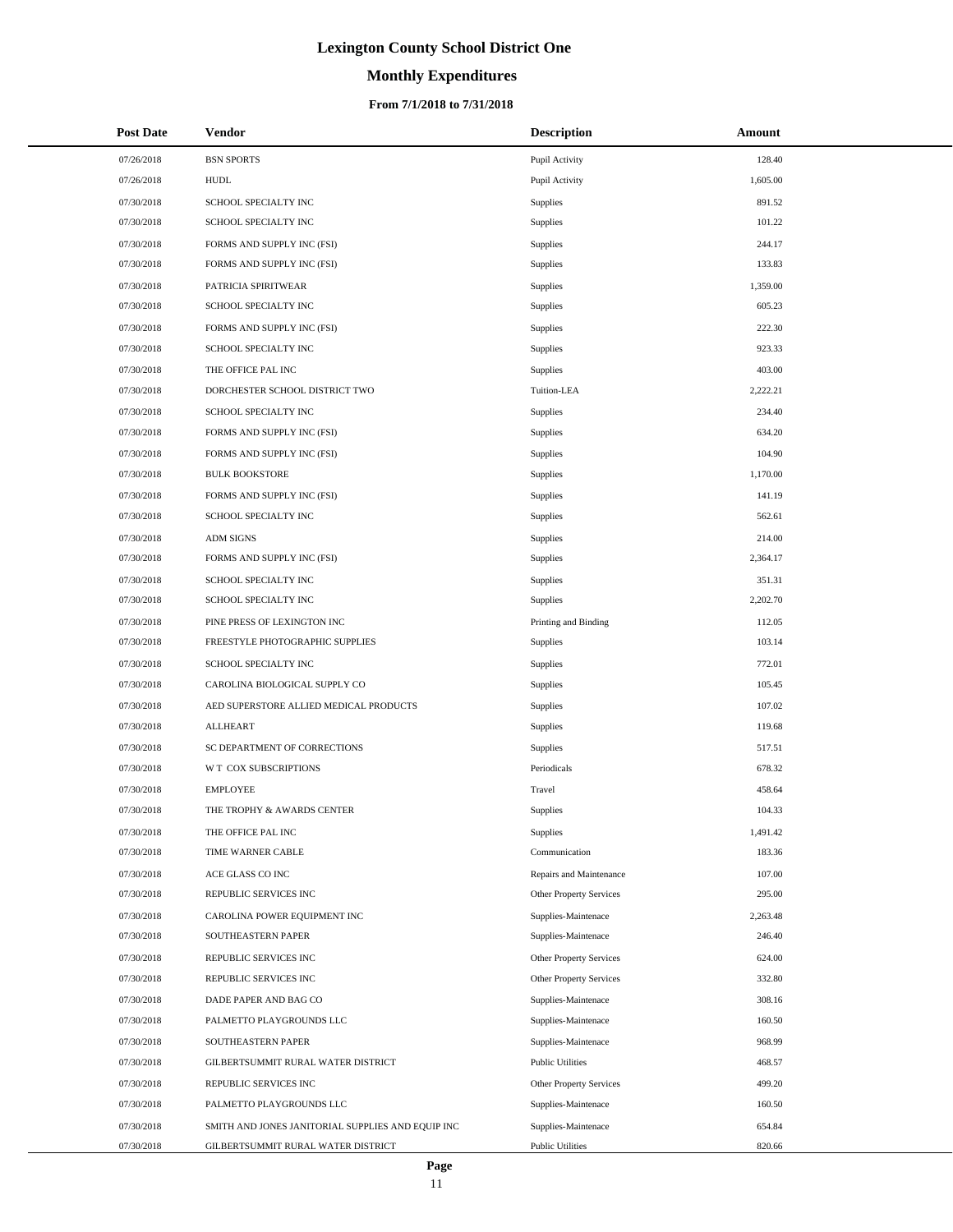# **Monthly Expenditures**

| <b>Post Date</b> | Vendor                                            | <b>Description</b>             | Amount   |
|------------------|---------------------------------------------------|--------------------------------|----------|
| 07/30/2018       | REPUBLIC SERVICES INC                             | Other Property Services        | 832.00   |
| 07/30/2018       | REPUBLIC SERVICES INC                             | Other Property Services        | 499.20   |
| 07/30/2018       | SMITH AND JONES JANITORIAL SUPPLIES AND EQUIP INC | Supplies-Maintenace            | 684.59   |
| 07/30/2018       | REPUBLIC SERVICES INC                             | Other Property Services        | 665.60   |
| 07/30/2018       | PALMETTO PLAYGROUNDS LLC                          | Supplies-Maintenace            | 160.50   |
| 07/30/2018       | SMITH AND JONES JANITORIAL SUPPLIES AND EQUIP INC | Supplies-Maintenace            | 3,191.06 |
| 07/30/2018       | REPUBLIC SERVICES INC                             | <b>Other Property Services</b> | 166.40   |
| 07/30/2018       | REPUBLIC SERVICES INC                             | Other Property Services        | 499.20   |
| 07/30/2018       | CALICO INDUSTRIES INC                             | Supplies-Maintenace            | 553.19   |
| 07/30/2018       | REBEL YELL INC                                    | Supplies-Maintenace            | 224.70   |
| 07/30/2018       | <b>WW GRAINGER</b>                                | Supplies-Maintenace            | 104.35   |
| 07/30/2018       | REPUBLIC SERVICES INC                             | Other Property Services        | 332.80   |
| 07/30/2018       | PREFERRED SPORTS FLOORING LLC                     | Repairs and Maintenance        | 1,392.00 |
| 07/30/2018       | REPUBLIC SERVICES INC                             | Other Property Services        | 332.80   |
| 07/30/2018       | PALMETTO PLAYGROUNDS LLC                          | Supplies-Maintenace            | 160.50   |
| 07/30/2018       | REPUBLIC SERVICES INC                             | Other Property Services        | 166.40   |
| 07/30/2018       | PALMETTO PLAYGROUNDS LLC                          | Supplies-Maintenace            | 160.50   |
| 07/30/2018       | REPUBLIC SERVICES INC                             | <b>Other Property Services</b> | 332.80   |
| 07/30/2018       | DADE PAPER AND BAG CO                             | Supplies-Maintenace            | 459.03   |
| 07/30/2018       | SMITH AND JONES JANITORIAL SUPPLIES AND EQUIP INC | Supplies-Maintenace            | 686.94   |
| 07/30/2018       | REPUBLIC SERVICES INC                             | Other Property Services        | 291.20   |
| 07/30/2018       | REPUBLIC SERVICES INC                             | Other Property Services        | 499.20   |
| 07/30/2018       | DADE PAPER AND BAG CO                             | Supplies-Maintenace            | 367.22   |
| 07/30/2018       | SMITH AND JONES JANITORIAL SUPPLIES AND EQUIP INC | Supplies-Maintenace            | 1,073.85 |
| 07/30/2018       | REPUBLIC SERVICES INC                             | Other Property Services        | 499.20   |
| 07/30/2018       | CALICO INDUSTRIES INC                             | Supplies-Maintenace            | 1,356.23 |
| 07/30/2018       | DADE PAPER AND BAG CO                             | Supplies-Maintenace            | 1,284.00 |
| 07/30/2018       | SMITH AND JONES JANITORIAL SUPPLIES AND EQUIP INC | Supplies-Maintenace            | 292.05   |
| 07/30/2018       | REPUBLIC SERVICES INC                             | Other Property Services        | 332.80   |
| 07/30/2018       | GILBERTSUMMIT RURAL WATER DISTRICT                | <b>Public Utilities</b>        | 189.00   |
| 07/30/2018       | DADE PAPER AND BAG CO                             | Supplies-Maintenace            | 385.20   |
| 07/30/2018       | SMITH AND JONES JANITORIAL SUPPLIES AND EQUIP INC | Supplies-Maintenace            | 419.49   |
| 07/30/2018       | REPUBLIC SERVICES INC                             | <b>Other Property Services</b> | 537.60   |
| 07/30/2018       | SOUTHEASTERN PAPER                                | Supplies-Maintenace            | 1,104.24 |
| 07/30/2018       | REPUBLIC SERVICES INC                             | Other Property Services        | 332.80   |
| 07/30/2018       | SMITH AND JONES JANITORIAL SUPPLIES AND EQUIP INC | Supplies-Maintenace            | 724.95   |
| 07/30/2018       | GILBERTSUMMIT RURAL WATER DISTRICT                | <b>Public Utilities</b>        | 700.35   |
| 07/30/2018       | REPUBLIC SERVICES INC                             | Other Property Services        | 499.20   |
| 07/30/2018       | DADE PAPER AND BAG CO                             | Supplies-Maintenace            | 550.84   |
| 07/30/2018       | SMITH AND JONES JANITORIAL SUPPLIES AND EQUIP INC | Supplies-Maintenace            | 955.83   |
| 07/30/2018       | REPUBLIC SERVICES INC                             | Other Property Services        | 332.80   |
| 07/30/2018       | REPUBLIC SERVICES INC                             | Other Property Services        | 332.80   |
| 07/30/2018       | <b>BATTERIES PLUS BULBS</b>                       | Supplies-Maintenace            | 159.97   |
| 07/30/2018       | DADE PAPER AND BAG CO                             | Supplies-Maintenace            | 275.42   |
| 07/30/2018       | REPUBLIC SERVICES INC                             | Other Property Services        | 332.80   |
| 07/30/2018       | SMITH AND JONES JANITORIAL SUPPLIES AND EQUIP INC | Supplies-Maintenace            | 483.91   |
| 07/30/2018       | REPUBLIC SERVICES INC                             | Other Property Services        | 332.80   |
| 07/30/2018       | REPUBLIC SERVICES INC                             | <b>Other Property Services</b> | 332.80   |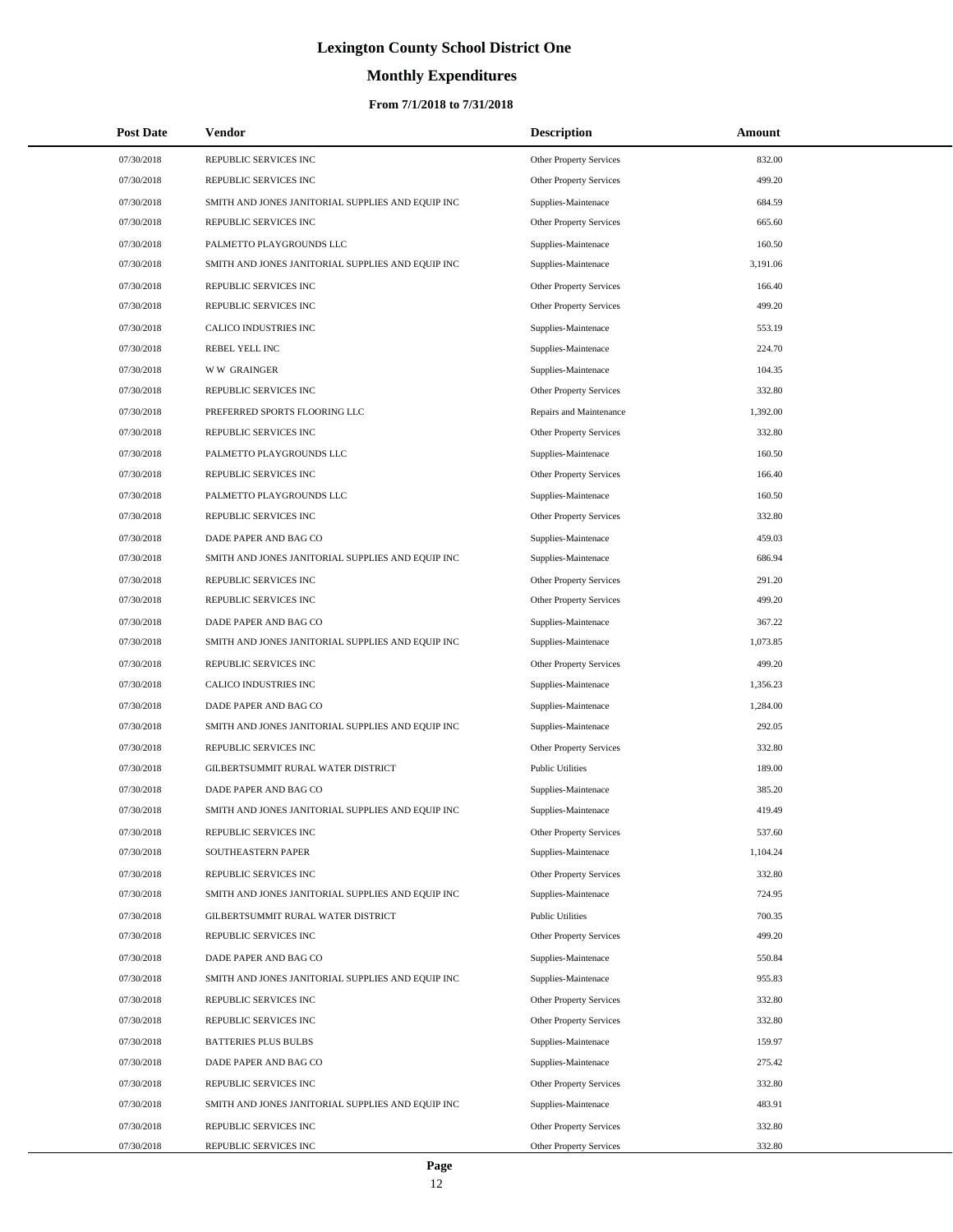# **Monthly Expenditures**

#### **From 7/1/2018 to 7/31/2018**

| <b>Post Date</b> | Vendor                                            | <b>Description</b>         | <b>Amount</b> |
|------------------|---------------------------------------------------|----------------------------|---------------|
| 07/30/2018       | CALICO INDUSTRIES INC                             | Supplies-Maintenace        | 276.60        |
| 07/30/2018       | SMITH AND JONES JANITORIAL SUPPLIES AND EQUIP INC | Supplies-Maintenace        | 1,084.12      |
| 07/30/2018       | REPUBLIC SERVICES INC                             | Other Property Services    | 332.80        |
| 07/30/2018       | GILBERTSUMMIT RURAL WATER DISTRICT                | <b>Public Utilities</b>    | 380.11        |
| 07/30/2018       | REPUBLIC SERVICES INC                             | Other Property Services    | 332.80        |
| 07/30/2018       | REPUBLIC SERVICES INC                             | Other Property Services    | 332.80        |
| 07/30/2018       | REPUBLIC SERVICES INC                             | Other Property Services    | 332.80        |
| 07/30/2018       | DADE PAPER AND BAG CO                             | Supplies-Maintenace        | 367.22        |
| 07/30/2018       | REPUBLIC SERVICES INC                             | Other Property Services    | 537.60        |
| 07/30/2018       | REPUBLIC SERVICES INC                             | Other Property Services    | 537.60        |
| 07/30/2018       | SC DEPARTMENT OF REVENUE (SALES TAX RETURN)       | Software Renewal/Agreemen  | 172.05        |
| 07/30/2018       | SHI (SOFTWARE HOUSE INTN'L)                       | Software Renewal/Agreemen  | 2,457.90      |
| 07/30/2018       | DAKTRONICS INC                                    | <b>Technology Supplies</b> | 1,177.50      |
| 07/30/2018       | SIGNAL TECHNOLOGIES INC                           | <b>Technology Supplies</b> | 3,429.09      |
| 07/30/2018       | RAPTOR TECHNOLOGIES LLC                           | <b>Technology Supplies</b> | 495.00        |
| 07/30/2018       | RAPTOR TECHNOLOGIES LLC                           | <b>Technology Supplies</b> | 495.00        |
| 07/30/2018       | RAPTOR TECHNOLOGIES LLC                           | <b>Technology Supplies</b> | 495.00        |
| 07/30/2018       | RAPTOR TECHNOLOGIES LLC                           | <b>Technology Supplies</b> | 495.00        |
| 07/30/2018       | PREFERRED SPORTS FLOORING LLC                     | <b>Building</b>            | 20,012.01     |
| 07/30/2018       | PREFERRED SPORTS FLOORING LLC                     | <b>Building</b>            | 22,252.14     |
| 07/30/2018       | NUIDEA SCHOOL SUPPLY CO                           | Supplies                   | 1,717.35      |
| 07/30/2018       | MORGAN THEATRICAL DRAPERIES INC                   | <b>Building</b>            | 10,076.13     |
| 07/30/2018       | SIGNAL TECHNOLOGIES INC                           | <b>Technology Supplies</b> | 20,955.58     |
| 07/30/2018       | FERGUSON ENTERPRISES INC FEI 27                   | Supplies                   | 1,375.58      |
| 07/30/2018       | PREFERRED SPORTS FLOORING LLC                     | <b>Building</b>            | 19,318.91     |
| 07/30/2018       | NUIDEA SCHOOL SUPPLY CO                           | Supplies                   | 6,881.51      |
| 07/30/2018       | PREFERRED SPORTS FLOORING LLC                     | <b>Building</b>            | 18,298.42     |
| 07/30/2018       | ACCREDITED LOCK SUPPLY                            | Supplies                   | 647.00        |
| 07/30/2018       | PREFERRED SPORTS FLOORING LLC                     | Building                   | 19,989.70     |
| 07/30/2018       | PRO KITCHEN ONLINE LLC                            | Supplies                   | 210.83        |
| 07/30/2018       | PRO KITCHEN ONLINE LLC                            | <b>Supplies</b>            | 870.02        |
| 07/30/2018       | PRO KITCHEN ONLINE LLC                            | <b>Supplies</b>            | 133.29        |
| 07/30/2018       | PRO KITCHEN ONLINE LLC                            | Supplies                   | 165.83        |
| 07/30/2018       | PRO KITCHEN ONLINE LLC                            | Supplies                   | 354.91        |
| 07/30/2018       | PRO KITCHEN ONLINE LLC                            | Supplies                   | 350.44        |
| 07/30/2018       | PRO KITCHEN ONLINE LLC                            | Supplies                   | 764.92        |
| 07/30/2018       | JOHNSTONE SUPPLY                                  | Supplies                   | 1,243.31      |
| 07/30/2018       | PRO KITCHEN ONLINE LLC                            | Supplies                   | 108.05        |
| 07/30/2018       | PRO KITCHEN ONLINE LLC                            | Supplies                   | 546.38        |
| 07/30/2018       | PRO KITCHEN ONLINE LLC                            | Supplies                   | 182.77        |
| 07/30/2018       | HERSHEYS ICE CREAM                                | Food                       | 529.92        |
| 07/30/2018       | PRO KITCHEN ONLINE LLC                            | Supplies                   | 152.96        |
| 07/30/2018       | PRO KITCHEN ONLINE LLC                            | Supplies                   | 898.81        |
| 07/30/2018       | PRO KITCHEN ONLINE LLC                            | Supplies                   | 898.80        |
| 07/30/2018       | PRO KITCHEN ONLINE LLC                            | Supplies                   | 898.80        |
| 07/30/2018       | THE LAMPO GROUP INC                               | Pupil Activity             | 2,398.80      |
| 07/30/2018       | SCHOOL SPECIALTY INC                              | Pupil Activity             | 161.78        |
| 07/30/2018       | SC DEPARTMENT OF CORRECTIONS                      | Pupil Activity             | 326.46        |

L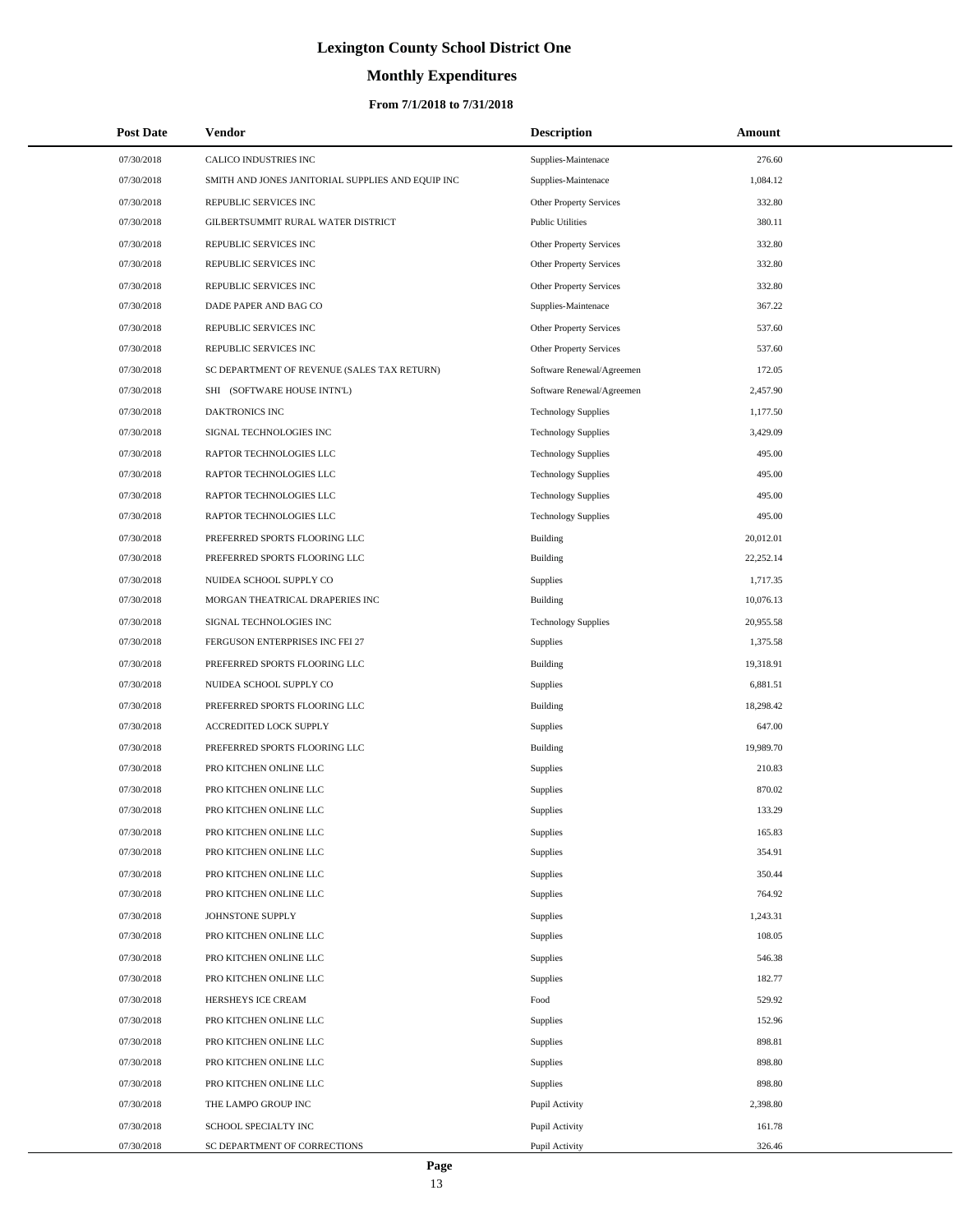# **Monthly Expenditures**

#### **From 7/1/2018 to 7/31/2018**

| <b>Post Date</b> | Vendor                                           | <b>Description</b>      | Amount   |
|------------------|--------------------------------------------------|-------------------------|----------|
| 07/30/2018       | CAROLINA BIOLOGICAL SUPPLY CO                    | Pupil Activity          | 126.96   |
| 07/30/2018       | SCHOOL SPECIALTY INC                             | Pupil Activity          | 142.53   |
| 07/30/2018       | <b>BSN SPORTS</b>                                | Pupil Activity          | 148.73   |
| 07/30/2018       | FORMS AND SUPPLY INC (FSI)                       | Pupil Activity          | 120.18   |
| 07/30/2018       | T AND T SPORTS                                   | Pupil Activity          | 1,594.30 |
| 07/30/2018       | RIDDELL / ALL AMERICAN                           | Pupil Activity          | 1,018.16 |
| 07/30/2018       | T AND T SPORTS                                   | Pupil Activity          | 898.80   |
| 07/30/2018       | PALMETTO TENNIS CLASSIC HIGH SCHOOL INVITATIONAL | Pupil Activity          | 250.00   |
| 07/30/2018       | ALERT SERVICES INC                               | Pupil Activity          | 1,140.18 |
| 07/30/2018       | T AND T SPORTS                                   | Pupil Activity          | 457.74   |
| 07/31/2018       | FUN EXPRESS LLC                                  | Supplies                | 435.73   |
| 07/31/2018       | SCHOOL SPECIALTY INC                             | Supplies                | 1,315.07 |
| 07/31/2018       | AVANT ASSESSMENT LLC                             | Inst Prog Improvement   | 3,950.00 |
| 07/31/2018       | SC DEPARTMENT OF REVENUE (SALES TAX RETURN)      | Inst Prog Improvement   | 192.50   |
| 07/31/2018       | SCHOOL SPECIALTY INC                             | Supplies                | 121.99   |
| 07/31/2018       | FORMS AND SUPPLY INC (FSI)                       | Supplies                | 1,126.27 |
| 07/31/2018       | FORMS AND SUPPLY INC (FSI)                       | Supplies                | 687.20   |
| 07/31/2018       | SCHOOL SPECIALTY INC                             | Supplies                | 1,465.85 |
| 07/31/2018       | PIVOT POINT INTERNATIONAL                        | Supplies                | 246.10   |
| 07/31/2018       | ACE GLASS CO INC                                 | Repairs and Maintenance | 175.00   |
| 07/31/2018       | MIDLANDS FIRE PROTECTION INC                     | Repairs and Maintenance | 1,350.00 |
| 07/31/2018       | MIDLANDS FIRE PROTECTION INC                     | Repairs and Maintenance | 600.00   |
| 07/31/2018       | CALICO INDUSTRIES INC                            | Supplies-Maintenace     | 829.79   |
| 07/31/2018       | SHIFFLER EQUIPMENT SALES INC                     | Supplies                | 492.20   |
| 07/31/2018       | CALICO INDUSTRIES INC                            | Supplies-Maintenace     | 774.47   |
| 07/31/2018       | CALICO INDUSTRIES INC                            | Supplies-Maintenace     | 829.79   |
| 07/31/2018       | MIDLANDS FIRE PROTECTION INC                     | Repairs and Maintenance | 300.00   |
| 07/31/2018       | MIDLANDS FIRE PROTECTION INC                     | Repairs and Maintenance | 550.00   |
| 07/31/2018       | TUCKER MATERIALS                                 | Supplies-Maintenace     | 753.28   |
| 07/31/2018       | CALICO INDUSTRIES INC                            | Supplies-Maintenace     | 276.60   |
| 07/31/2018       | MIDLANDS FIRE PROTECTION INC                     | Repairs and Maintenance | 1,100.00 |
| 07/31/2018       | CALICO INDUSTRIES INC                            | Supplies-Maintenace     | 774.47   |
| 07/31/2018       | MIDLANDS FIRE PROTECTION INC                     | Repairs and Maintenance | 300.00   |
| 07/31/2018       | MIDLANDS FIRE PROTECTION INC                     | Repairs and Maintenance | 300.00   |
| 07/31/2018       | CALICO INDUSTRIES INC                            | Supplies-Maintenace     | 276.60   |
| 07/31/2018       | JACKSONVILLE SOUND AND COMMUNICATIONS            | Repairs and Maintenance | 2,499.00 |
| 07/31/2018       | MIDLANDS FIRE PROTECTION INC                     | Repairs and Maintenance | 300.00   |
| 07/31/2018       | MIDLANDS FIRE PROTECTION INC                     | Repairs and Maintenance | 300.00   |
| 07/31/2018       | MIDLANDS FIRE PROTECTION INC                     | Repairs and Maintenance | 550.00   |
| 07/31/2018       | MIDLANDS FIRE PROTECTION INC                     | Repairs and Maintenance | 300.00   |
| 07/31/2018       | MIDLANDS FIRE PROTECTION INC                     | Repairs and Maintenance | 300.00   |
| 07/31/2018       | MIDLANDS FIRE PROTECTION INC                     | Repairs and Maintenance | 550.00   |
| 07/31/2018       | MIDLANDS FIRE PROTECTION INC                     | Repairs and Maintenance | 350.00   |
| 07/31/2018       | MIDLANDS FIRE PROTECTION INC                     | Repairs and Maintenance | 300.00   |
| 07/31/2018       | MIDLANDS FIRE PROTECTION INC                     | Repairs and Maintenance | 300.00   |
| 07/31/2018       | MIDLANDS FIRE PROTECTION INC                     | Repairs and Maintenance | 1,100.00 |
| 07/31/2018       | MIDLANDS FIRE PROTECTION INC                     | Repairs and Maintenance | 300.00   |
| 07/31/2018       | CALICO INDUSTRIES INC                            | Supplies-Maintenace     | 829.79   |

÷.